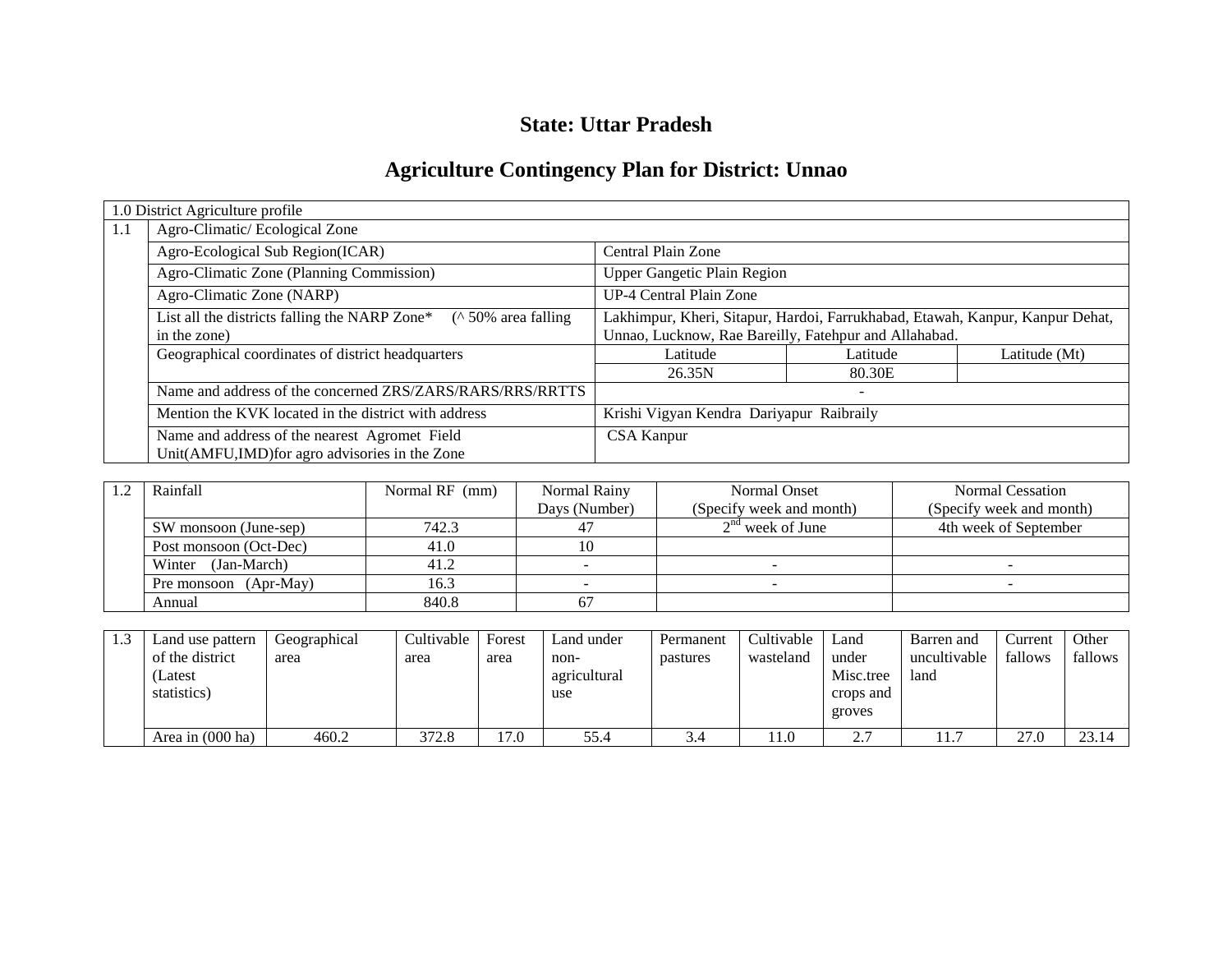| 1.4 | Major Soils                   | Area(' $000$ ha) | Percent $(\%)$ of total |
|-----|-------------------------------|------------------|-------------------------|
|     | Deep, sandy soils             | 78.3             | 21 %                    |
|     | Deep, stratified loamy soils, | 67.1             | 18 %                    |
|     | Deep, fine soils,             | 52.2             | 14 %                    |
| 1.5 | Agricultural land use         | Area('000 ha)    | Cropping intensity (%)  |
|     | Net sown area                 | 309.0            | 132.4%                  |
|     | Area sown more than once      | 184.6            |                         |
|     | Gross cropped area            | 493.6            |                         |

| 1.6 | Irrigation                                                                                          | Area('000 ha)             |                                                                                                  |                                    |
|-----|-----------------------------------------------------------------------------------------------------|---------------------------|--------------------------------------------------------------------------------------------------|------------------------------------|
|     | Net irrigation area                                                                                 | 292.501                   |                                                                                                  |                                    |
|     | Gross irrigated area                                                                                | 393.489                   |                                                                                                  |                                    |
|     | Rain fed area                                                                                       | 16.478                    |                                                                                                  |                                    |
|     | Sources of irrigation (Gross Irr. Area)                                                             | Number                    | Area('000 ha)                                                                                    | Percentage of total irrigated area |
|     | Canals                                                                                              |                           | 113.728                                                                                          | 28.8                               |
|     | Tanks                                                                                               | $\overline{\phantom{a}}$  | 0.320                                                                                            | 0.1                                |
|     | Open wells                                                                                          | $\sim$                    | 0.590                                                                                            | 0.2                                |
|     | Bore wells (Tube wells)                                                                             | $\overline{a}$            | 278.467                                                                                          | 70.8                               |
|     | Lift irrigation schemes                                                                             | $\overline{\phantom{a}}$  | <b>NA</b>                                                                                        |                                    |
|     | Micro-irrigation                                                                                    | $\overline{\phantom{a}}$  | NA                                                                                               |                                    |
|     | Other sources                                                                                       | ٠                         | 0.384                                                                                            | 0.1                                |
|     | <b>Total Irrigated Area</b>                                                                         | $\blacksquare$            | 393.489                                                                                          |                                    |
|     | Pump sets (2011-12)                                                                                 | 96136                     |                                                                                                  |                                    |
|     | No. of Tractors                                                                                     | 11154                     |                                                                                                  |                                    |
|     | Groundwater availability and use* (Data<br>source: State/ Central Ground water<br>Department/Board) | No of blocks-<br>Tehsils- | $(\% )$ area                                                                                     | Quality of water                   |
|     | Over exploited                                                                                      |                           |                                                                                                  |                                    |
|     | Critical                                                                                            |                           |                                                                                                  |                                    |
|     | Semi-critical                                                                                       |                           |                                                                                                  |                                    |
|     | Safe                                                                                                |                           |                                                                                                  |                                    |
|     | Waste water availability and use                                                                    |                           |                                                                                                  |                                    |
|     | Ground water quality                                                                                |                           |                                                                                                  |                                    |
|     |                                                                                                     |                           | *over-exploited groundwater utilization> 100%; critical: 90-100%; semicritical:70-90%; safe:<70% |                                    |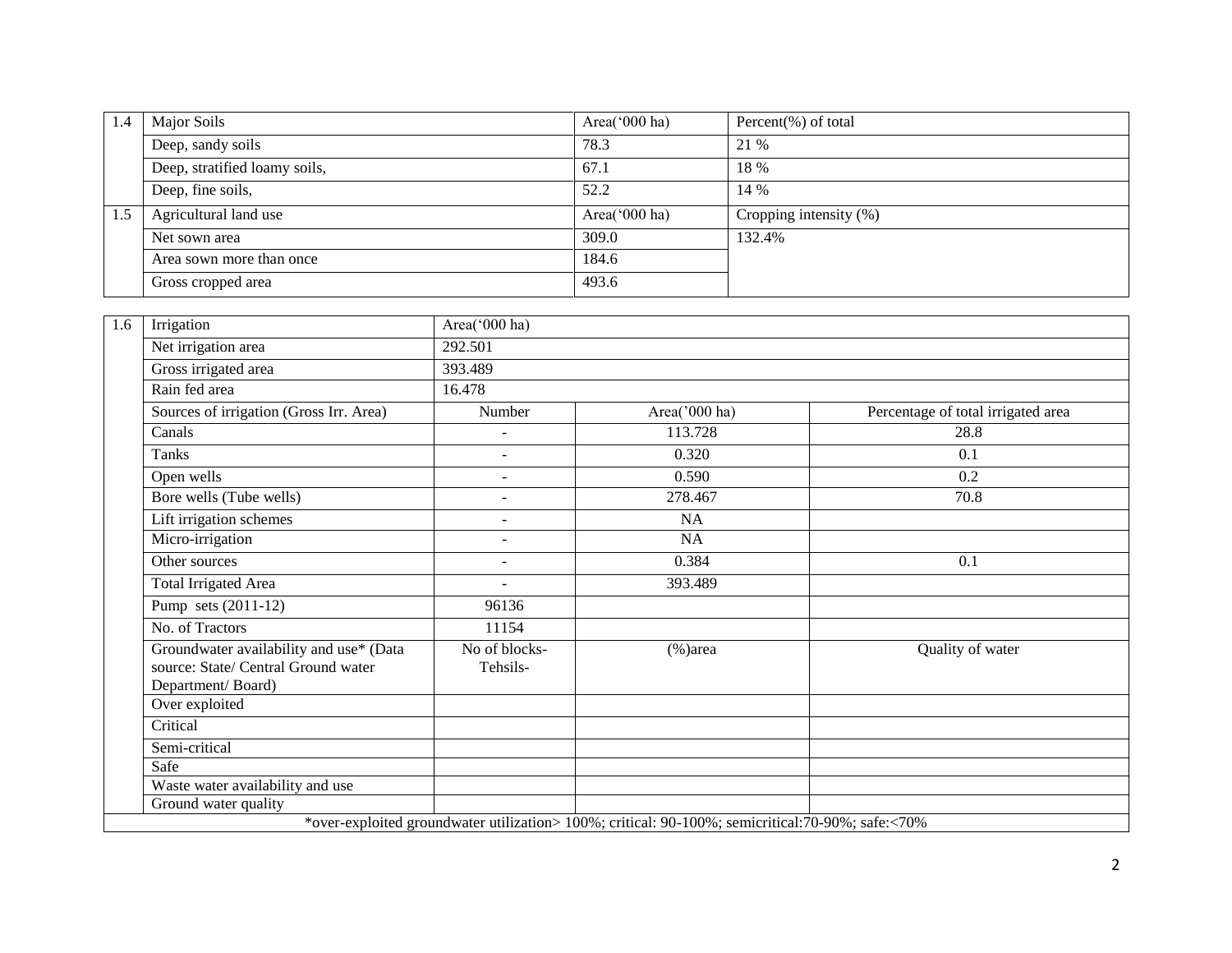|  |  |  |  |  | 1.7 Area under major field crops & (As per latest figures 2011-12) |  |
|--|--|--|--|--|--------------------------------------------------------------------|--|
|--|--|--|--|--|--------------------------------------------------------------------|--|

| 1.7 | Major field crops cultivated |           |          |       |                          | Area('000 ha) |                          |          |       |
|-----|------------------------------|-----------|----------|-------|--------------------------|---------------|--------------------------|----------|-------|
|     |                              | Kharif    |          |       | Rabi                     |               |                          | Summer   | Total |
|     |                              | Irrigated | Rain fed | Total | Irrigated                | Rain fed      | Total                    |          |       |
|     | Wheat                        |           |          |       | 239.8                    | 0.03          | 239.8                    | $\theta$ | 239.8 |
|     | Rice                         | 96.8      | 0.004    | 96.8  |                          | $\theta$      |                          | $\theta$ | 96.8  |
|     | Maize                        | 0.02      | 30.6     | 30.6  | $\overline{\phantom{a}}$ | <b>.</b>      | $\overline{\phantom{0}}$ |          | 30.6  |
|     | Rapeseed Mustard             |           |          |       | 12.2                     | 0.8           | 13.0                     |          | 13.0  |
|     | Potato                       |           |          | -     | 7.9                      | $\theta$      | 7.9                      |          | 7.9   |
|     | Pigeon pea                   | 0.001     | 26       | 2.6   | -                        | -             | -                        |          | 2.6   |

| 1.7 | Major Fodder crops cultivated | Area(ha) | Total |
|-----|-------------------------------|----------|-------|
|     |                               |          |       |
|     |                               |          |       |
|     | Kharif                        |          |       |
|     |                               | 4771     | 4771  |
|     |                               |          |       |
|     |                               |          |       |
|     | Rabi                          | 2023     | 2023  |
|     |                               |          |       |
|     |                               |          |       |
|     | Summer                        | 488      | 488   |
|     |                               |          |       |
|     |                               |          |       |
|     | Total                         | 7242     | 7242  |
|     |                               |          |       |
|     |                               |          |       |

# **1.8 Production and productivity of major crops (Average of last 5 years)**

| 1.8 | Major field crops |                          | Area( $000$ ha)          |            |              |                          |              |            |              |           |  |  |
|-----|-------------------|--------------------------|--------------------------|------------|--------------|--------------------------|--------------|------------|--------------|-----------|--|--|
|     | cultivated        | Kharif                   |                          |            | Rabi         |                          | Summer       |            | Total        |           |  |  |
|     |                   | Production               | Productivity             | Production | Productivity | Production               | Productivity | Production | Productivity | residue   |  |  |
|     |                   | (5000)                   | (KG/HA)                  | (000 T)    | (KG/HA)      | (5000)                   | (KG/HA)      | (000T)     | (KG/HA)      | as fodder |  |  |
|     |                   |                          |                          |            |              |                          |              |            |              | (000)     |  |  |
|     |                   |                          |                          |            |              |                          |              |            |              | tons)     |  |  |
|     | Rice              | 163.9                    | 1853                     |            |              |                          |              | 163.9      | 1853         | <b>NA</b> |  |  |
|     | Wheat             | $\overline{\phantom{0}}$ | $\overline{\phantom{0}}$ | 674.499    | 28.7         |                          |              | 674.5      | 2870         | <b>NA</b> |  |  |
|     | Maize             | 35.1                     | 1119                     | <b>.</b>   |              | -                        |              | 35.1       | 1119         | <b>NA</b> |  |  |
|     | Pigeon pea        | 3.6                      | 1148                     |            |              | $\overline{\phantom{0}}$ |              | 3.6        | 1148         | <b>NA</b> |  |  |
|     | Rapeseed Mustard  |                          |                          | 12.0       | 918          |                          |              | 12.0       | 918          | <b>NA</b> |  |  |
|     | Potato            | $\overline{\phantom{a}}$ |                          | 169.4      | 21467        |                          |              | 169.4      | 21467        | <b>NA</b> |  |  |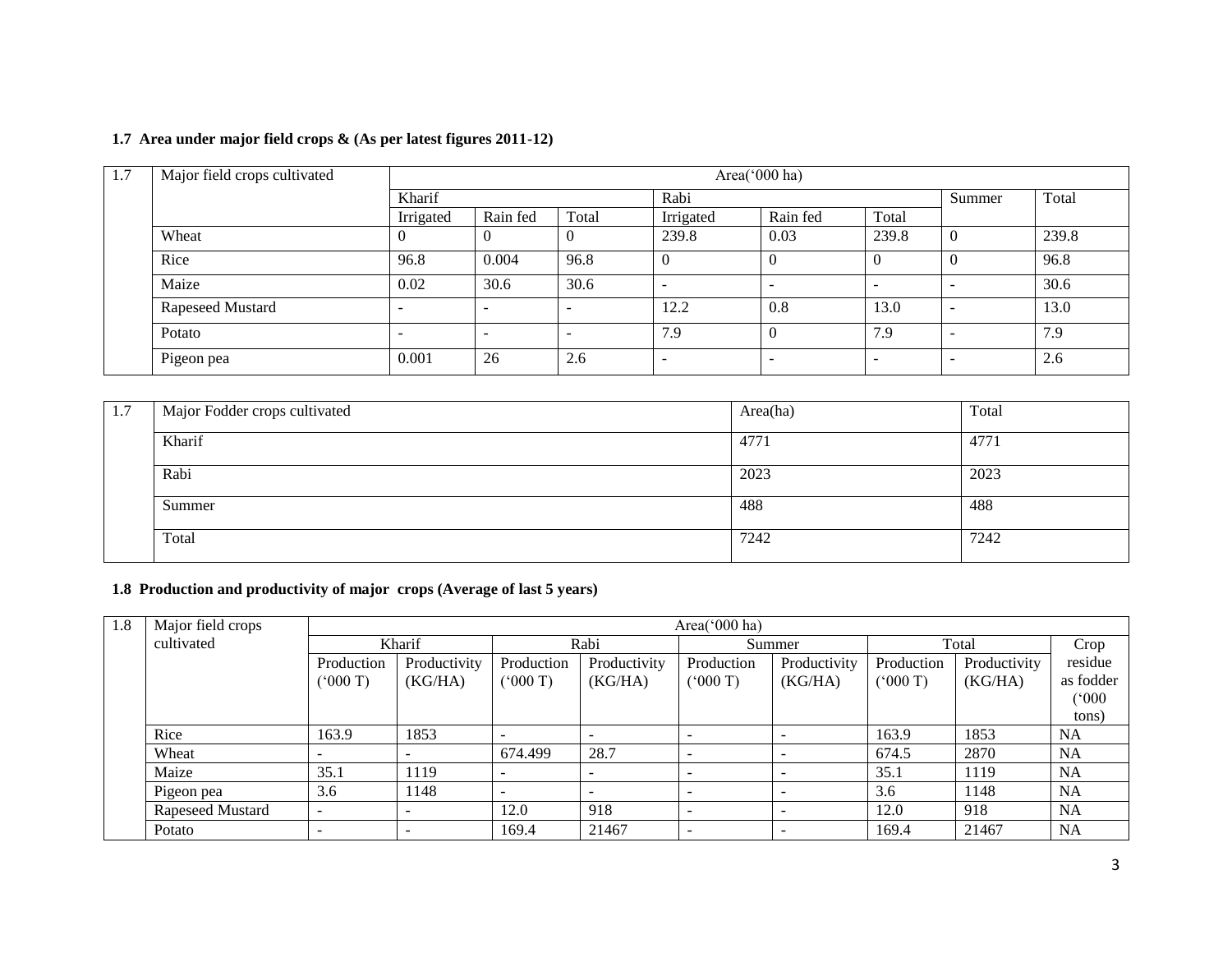# **1.9 Livestock**

| Livestock(year 2007)                           | Male(000) | Female $(000)$ | Totat(000) |
|------------------------------------------------|-----------|----------------|------------|
| Non descriptive Cattle (local low yielding)    | 182.192   | 203.467        | 385.659    |
| Improved cattle                                | 0.024     | 0.022          | 0.046      |
| <b>Crossbred Cattle</b>                        | 0.585     | 2.080          | 2.665      |
| Non descriptive Buffaloes (local low yielding) | 57.794    | 167.080        | 224.874    |
| <b>Descript Buffaloes</b>                      | 68.001    | 215.361        | 283.362    |
| Goat                                           | 144.415   | 232.319        | 376.734    |
| Sheep                                          |           |                | 34.858     |
| Other (Camel, Pig, Yak etc)                    |           |                | 78.076     |
| Commerical dairy farms (number)                |           |                | 0.000      |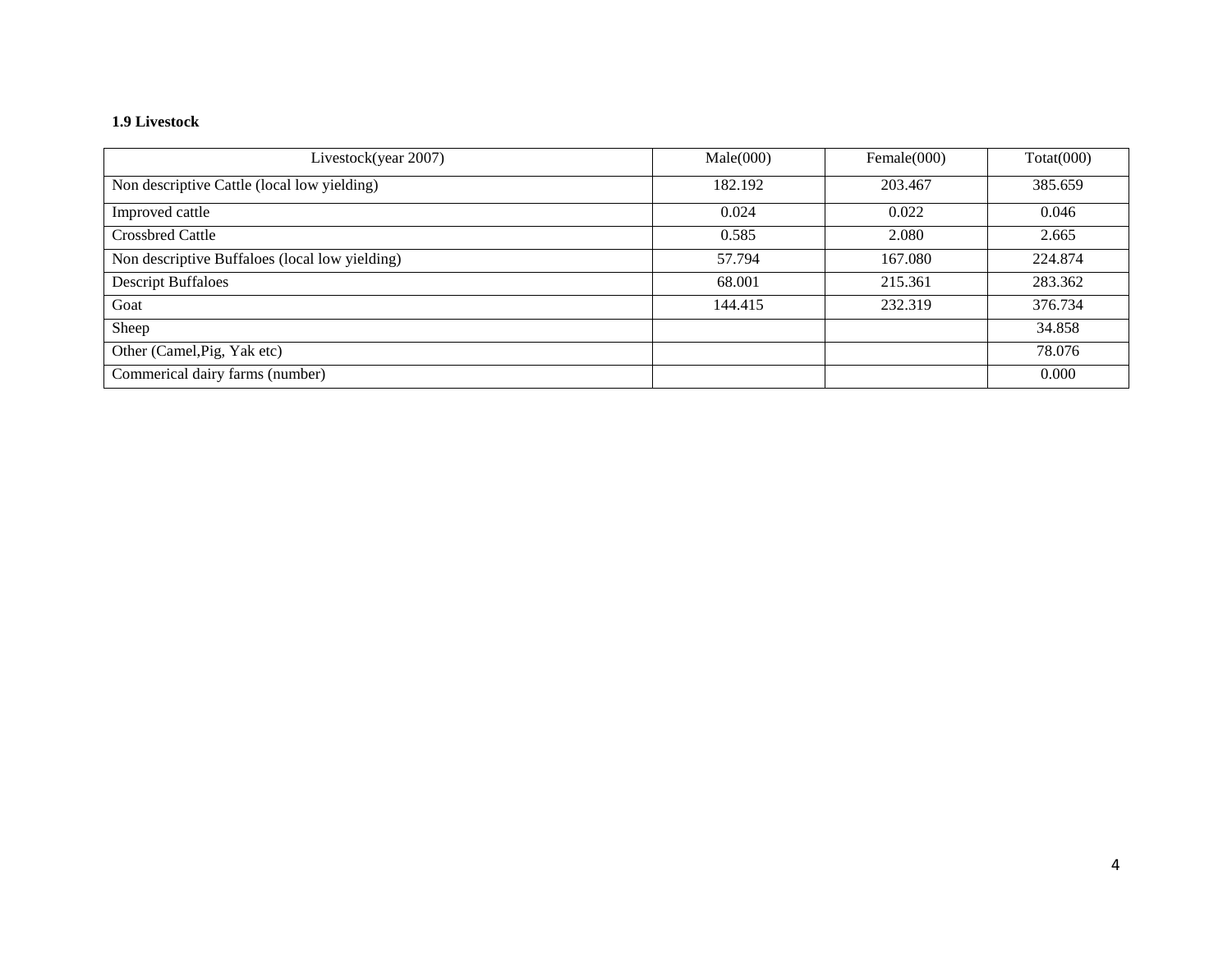| 1.9 | Sowing      | <b>Rice</b>    | Jowar          | <b>Maize</b>  | Urd           | Bajra          | <b>Pigeon</b>            | Wheat     | Lentil     | Gram       | Sugarcane                | <b>Mustar</b>            |
|-----|-------------|----------------|----------------|---------------|---------------|----------------|--------------------------|-----------|------------|------------|--------------------------|--------------------------|
|     | window      |                |                |               |               |                | Pea                      |           |            |            |                          | d                        |
|     | for $5$     |                |                |               |               |                |                          |           |            |            |                          |                          |
|     | major field |                |                |               |               |                |                          |           |            |            |                          |                          |
|     | crops       |                |                |               |               |                |                          |           |            |            |                          |                          |
|     | Kharif $-$  | $\overline{a}$ | First          | First week    | $2nd$ week of | First          | First                    |           |            |            | $\overline{\phantom{a}}$ |                          |
|     | Rainfed     |                | week           | of July to    | July to       | week of        | week of                  |           |            |            |                          |                          |
|     |             |                | of July        | $3rd$ week of | First week    | July to        | July to                  |           |            |            |                          |                          |
|     |             |                | to 3rd         | July          | of August     | 3rd            | Last                     |           |            |            |                          |                          |
|     |             |                | week           |               |               | week of        | week of                  |           |            |            |                          |                          |
|     |             |                | of July        |               |               | July           | August                   |           |            |            |                          |                          |
|     | Kharif -    | First week     | $\blacksquare$ | First week    |               | $\blacksquare$ | $\overline{\phantom{a}}$ |           |            |            | 2nd week                 |                          |
|     | Irrigated   | of July to     |                | of June to    |               |                |                          |           |            |            | of Feb to                |                          |
|     |             | First week     |                | First week    |               |                |                          |           |            |            | last week                |                          |
|     |             | of August      |                | of July       |               |                |                          |           |            |            | of March                 |                          |
|     | Rabi-       |                |                |               |               |                |                          | Last week | First week | First week | $\sim$                   | First                    |
|     | Rainfed     |                |                |               |               |                |                          | of Oct to | of Oct to  | of Oct to  |                          | week of                  |
|     |             |                |                |               |               |                |                          | 2nd week  | Last week  | Last week  |                          | Oct to                   |
|     |             |                |                |               |               |                |                          | of Nov    | of Oct     | of Oct     |                          | 3rd                      |
|     |             |                |                |               |               |                |                          |           |            |            |                          | week of                  |
|     |             |                |                |               |               |                |                          |           |            |            |                          | Oct                      |
|     | Rabi -      |                |                |               |               |                |                          | 2nd week  |            |            | First week               | $\overline{\phantom{a}}$ |
|     | Irrigated   |                |                |               |               |                |                          | of Nov to |            |            | of Oct to                |                          |
|     |             |                |                |               |               |                |                          | 2th week  |            |            | last week                |                          |
|     |             |                |                |               |               |                |                          | of Dec    |            |            | of Oct                   |                          |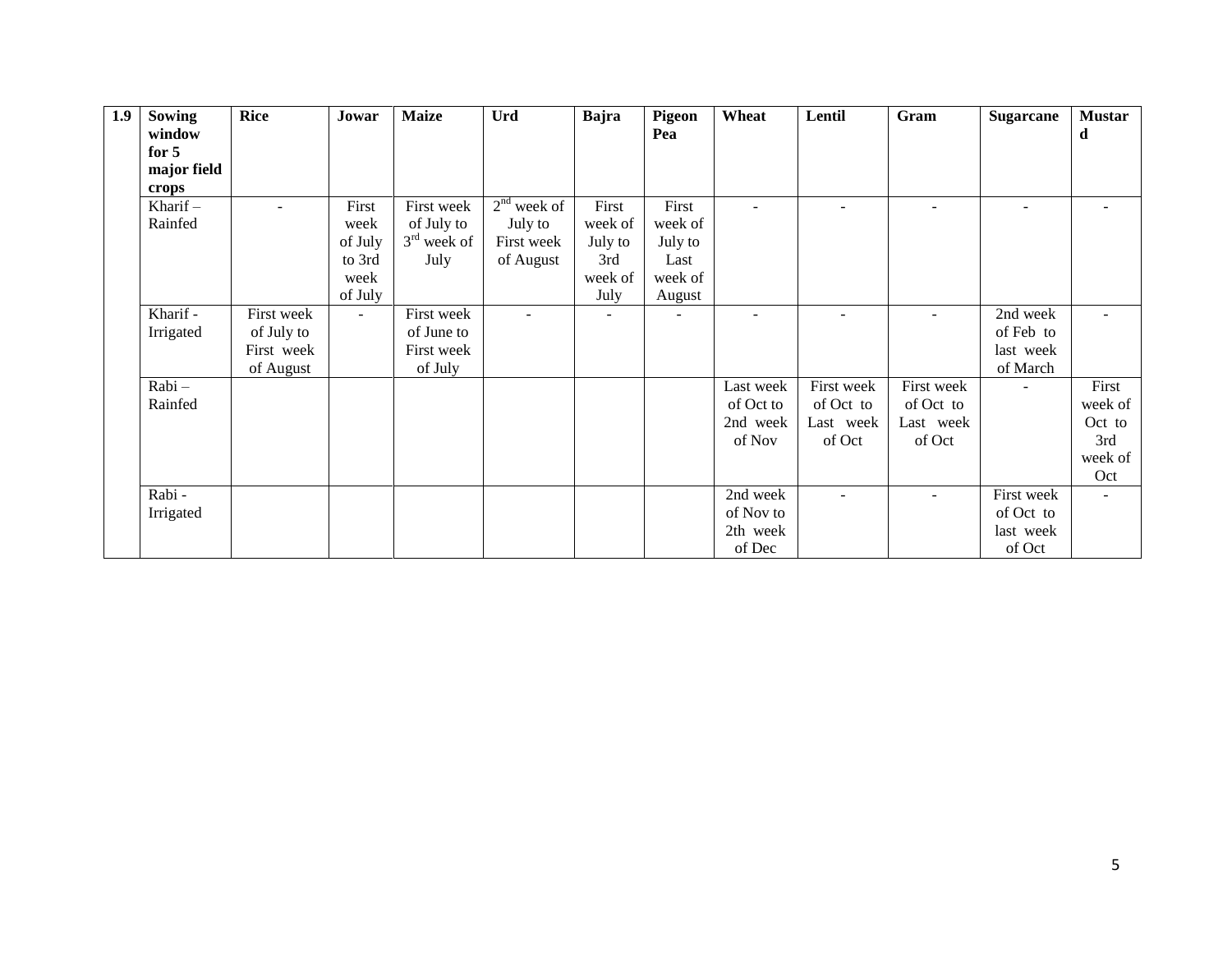| 1.10 | What is the major contingency the district is prone to?                               | Regular | <b>Occasional</b> | <b>None</b> |
|------|---------------------------------------------------------------------------------------|---------|-------------------|-------------|
|      | Drought                                                                               |         |                   |             |
|      | Flood                                                                                 | -       |                   |             |
|      | Cyclone                                                                               |         |                   |             |
|      | Hail storm                                                                            |         |                   |             |
|      | Heat wave                                                                             |         |                   |             |
|      | Cold wave                                                                             |         |                   |             |
|      | Frost                                                                                 |         |                   |             |
|      | Sea water intrusion                                                                   |         |                   |             |
|      | Sheath Blight, Stemborrer, Pyrilla loose smut, Heliothis, Yellow Rust etc white grub. |         |                   |             |

| 1.14 | Include Digital maps of the district for | Location map of district with in State as Annexure | Enclosed : Yes |
|------|------------------------------------------|----------------------------------------------------|----------------|
|      |                                          | Mean annual rainfall as Annexure 2                 | Enclosed : Yes |
|      |                                          | Soil map as Annexure 3                             | Enclosed : Yes |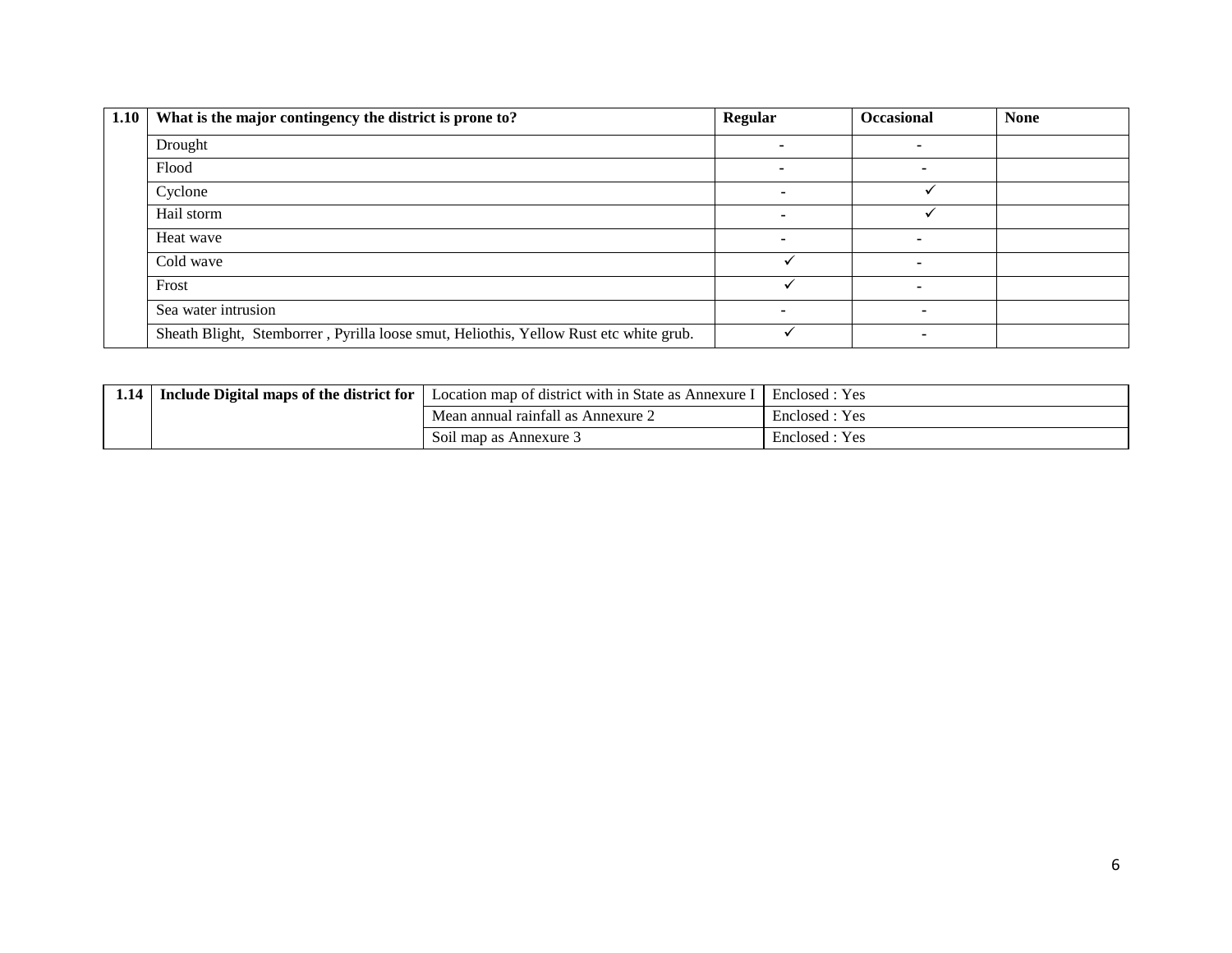Annexure I Location map of Unnao district

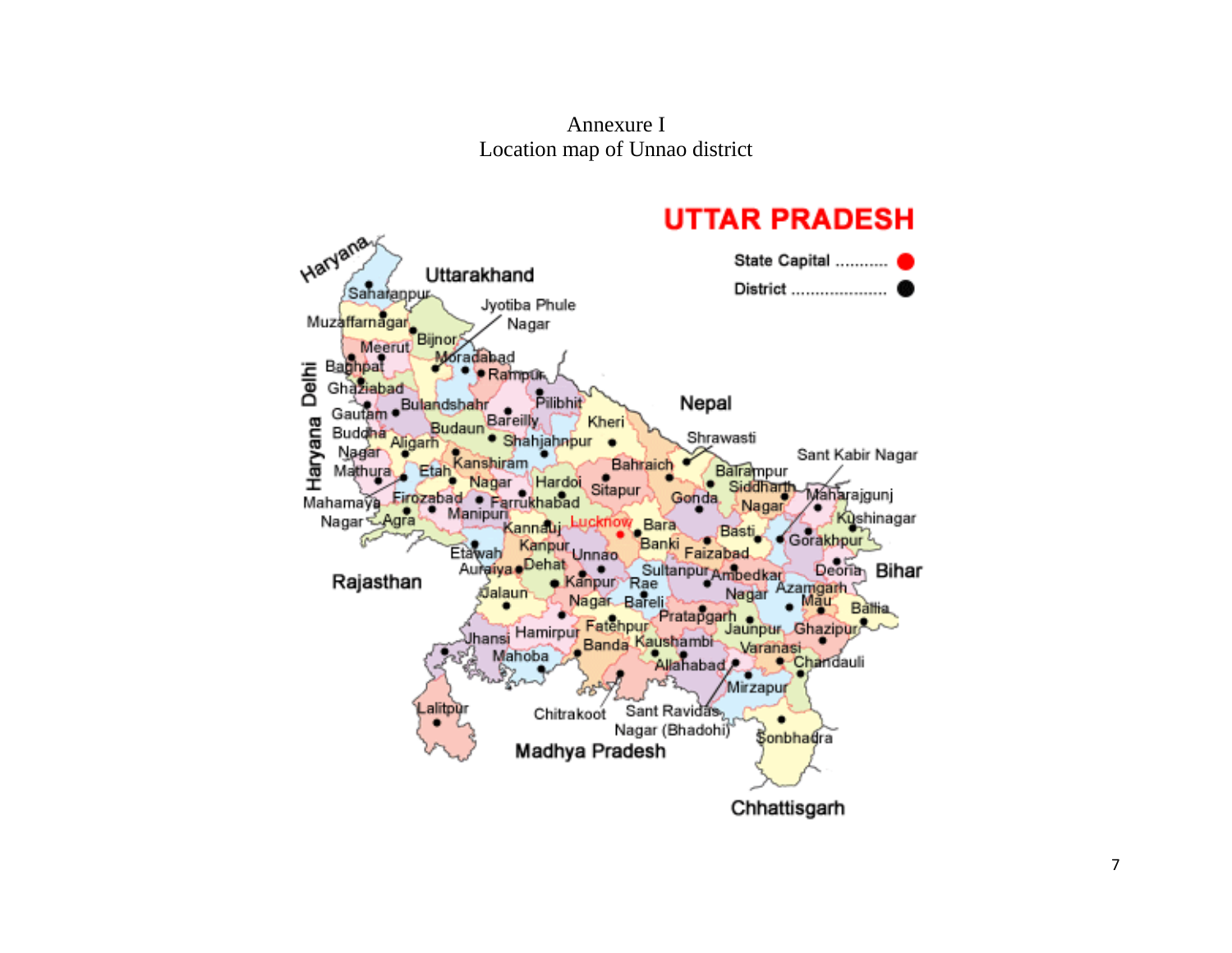Annexure 2 Average Month-wise rainfall (mm) in Unnao District

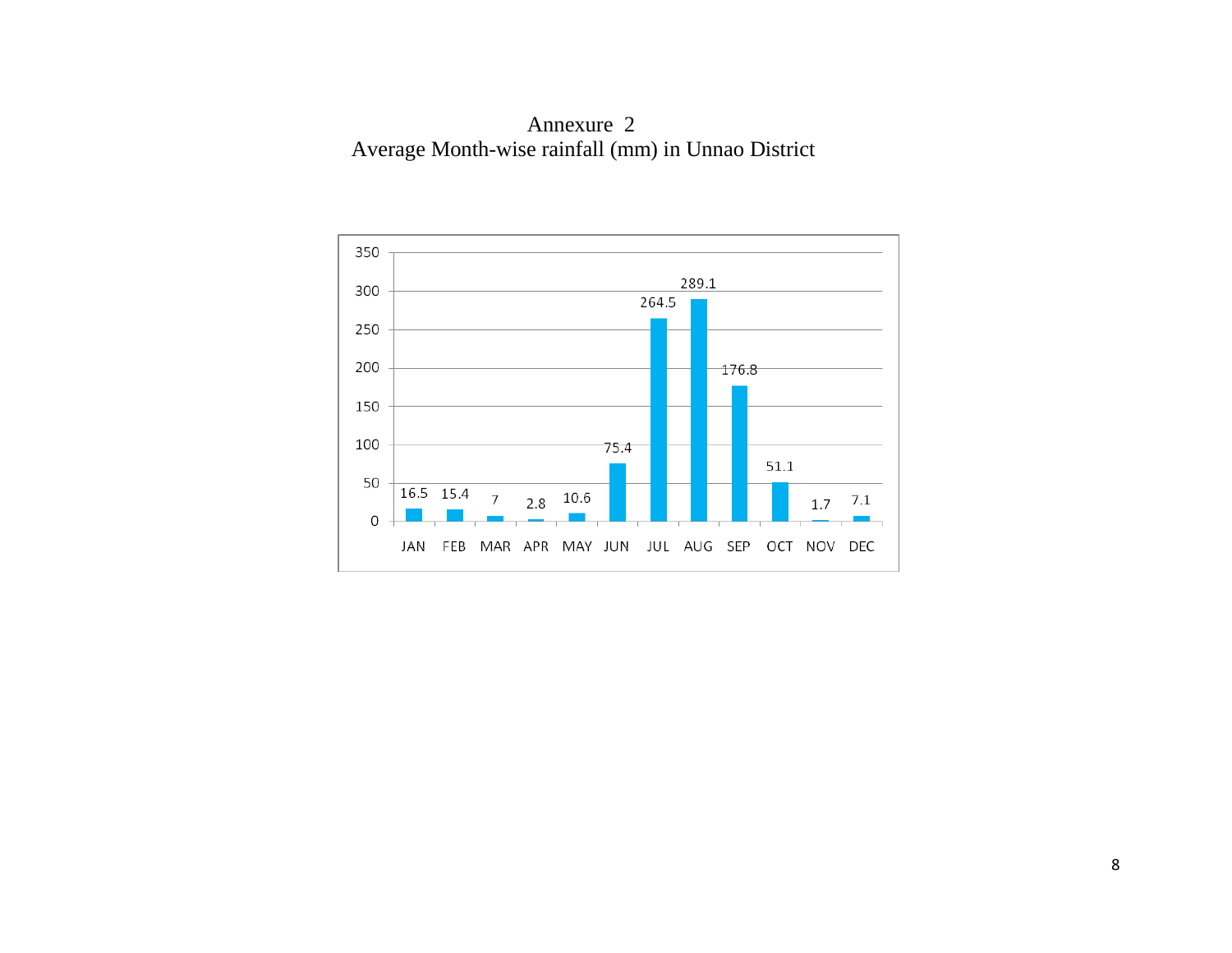#### **Soil map of Unnao District**

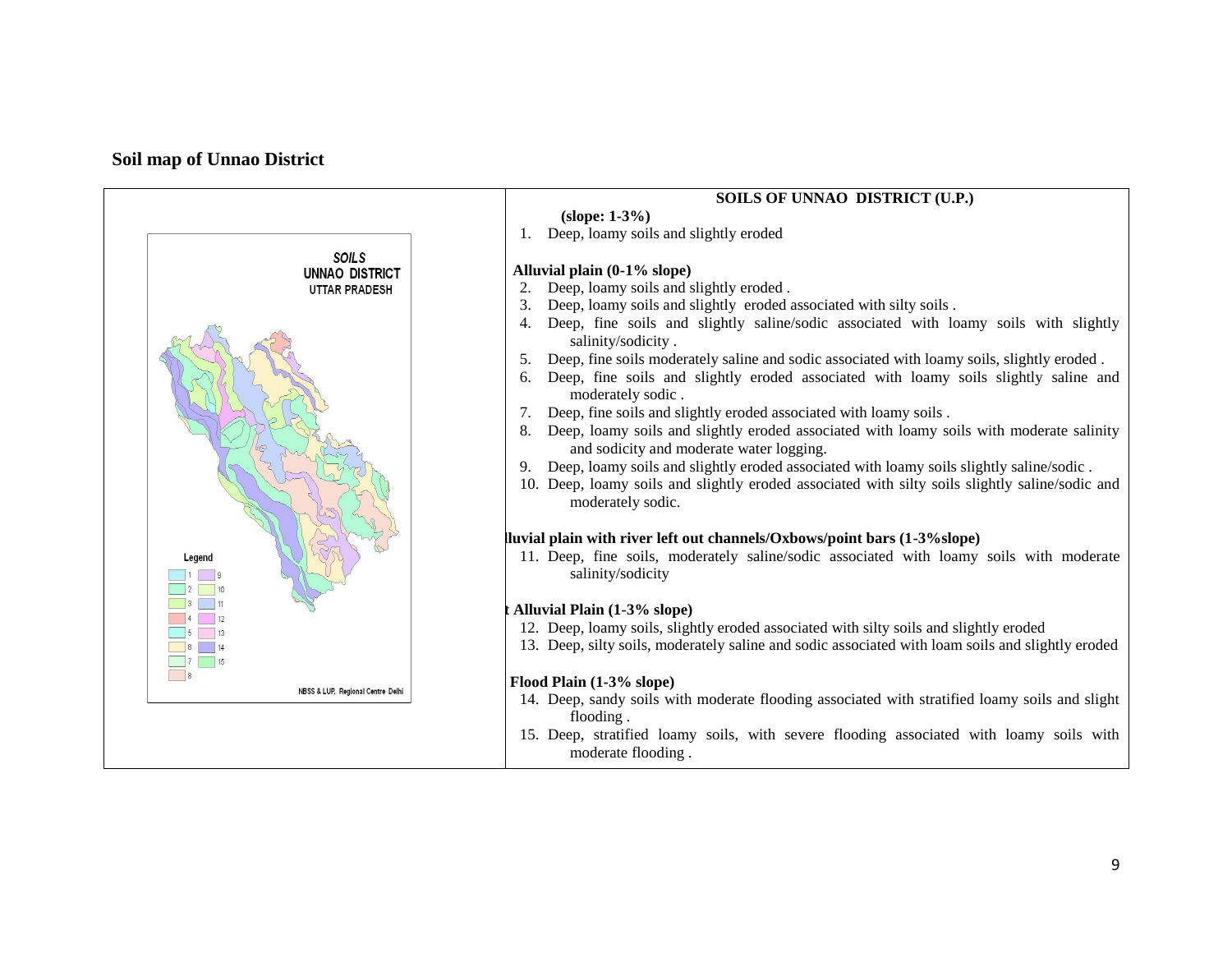# **2.0 Strategies for weather related contingencies**

#### **2.1 Drought**

#### **2.1.1 Rainfed situation**

| <b>Condition</b>                                  |                                                                               |                                        | <b>Suggested Contingency measures</b>                                                                                                                                                                                                                     |                                                                                                                                |                                     |  |
|---------------------------------------------------|-------------------------------------------------------------------------------|----------------------------------------|-----------------------------------------------------------------------------------------------------------------------------------------------------------------------------------------------------------------------------------------------------------|--------------------------------------------------------------------------------------------------------------------------------|-------------------------------------|--|
| <b>Early season</b><br>drought (delayed<br>onset) | <b>Major Farming</b><br>situation                                             | Normal Crop/<br><b>Cropping system</b> | Change in crop / cropping system<br>including variety                                                                                                                                                                                                     | <b>Agronomic measures</b>                                                                                                      | <b>Remarks</b> on<br>Implementation |  |
| Delay by 2 weeks<br>(1 week of July)              | Deep, sandy soils<br>Deep, stratified<br>loamy soils and<br>Deep, fine soils, | Sorghum, Bajra,                        | No change<br>Sorghum-CSV-13,CSV-15,CSV-<br>23, Bundelaand Versa<br>Bajra-ICMV-221, JBV-2, ICTP-<br>8203, and Hybrids                                                                                                                                      | Weeding,                                                                                                                       | Linked with<br>SDC/SAUs             |  |
|                                                   |                                                                               | Maize+ Pigeonpea+Urd                   | Maize-Kausal, Kanchan, Ganga1,<br>Ganga-2 and hybrids<br>Long duration varieties like<br>Narendra Arhar 1, Narendra Arhar 2,<br>Azad, Amar, Malvi 13, Malvi 6<br>Intercropping of pigeonpea+urdbean<br>(Azad Urd, Uttara, Narendra Urd 1,<br>PU31, PU 19) | Weeding                                                                                                                        | Linked with<br>SDC/SAUs             |  |
|                                                   |                                                                               | Pigeonpea                              | Long duration varieties like<br>Narendra Arhar 1, Narendra Arhar 2,<br>Azad, Amar, Malvi 13, Malvi 6<br>Intercropping of pigeonpea+urdbean<br>(Azad Urd, Uttara, Narendra Urd 1,<br>PU31, PU 19)                                                          | Raised bed planting<br>Intercropping of<br>pigeonpea(interrow<br>spacing of 75 cm)- cm)<br>+urdbean with row ratio<br>of $1:2$ | Linked with<br>SDC/SAUs             |  |
| <b>Condition</b>                                  |                                                                               |                                        |                                                                                                                                                                                                                                                           | <b>Suggested Contingency measures</b>                                                                                          |                                     |  |
| <b>Early season</b><br>drought (delayed<br>onset) | <b>Major Farming</b><br>situation                                             | <b>Normal Crop/cropping</b><br>system  | Change in crop/cropping system                                                                                                                                                                                                                            | <b>Agronomic measures</b>                                                                                                      | <b>Remarks</b> on<br>Implementation |  |
| Delay by 4 weeks                                  | Deep, sandy soils<br>Deep, stratified                                         | Sorghum, Bajra,                        | No change<br>Sorghum-CSV-13,CSV-15,CSV-                                                                                                                                                                                                                   | Weeding,                                                                                                                       | Linked with<br>SDC/SAUs             |  |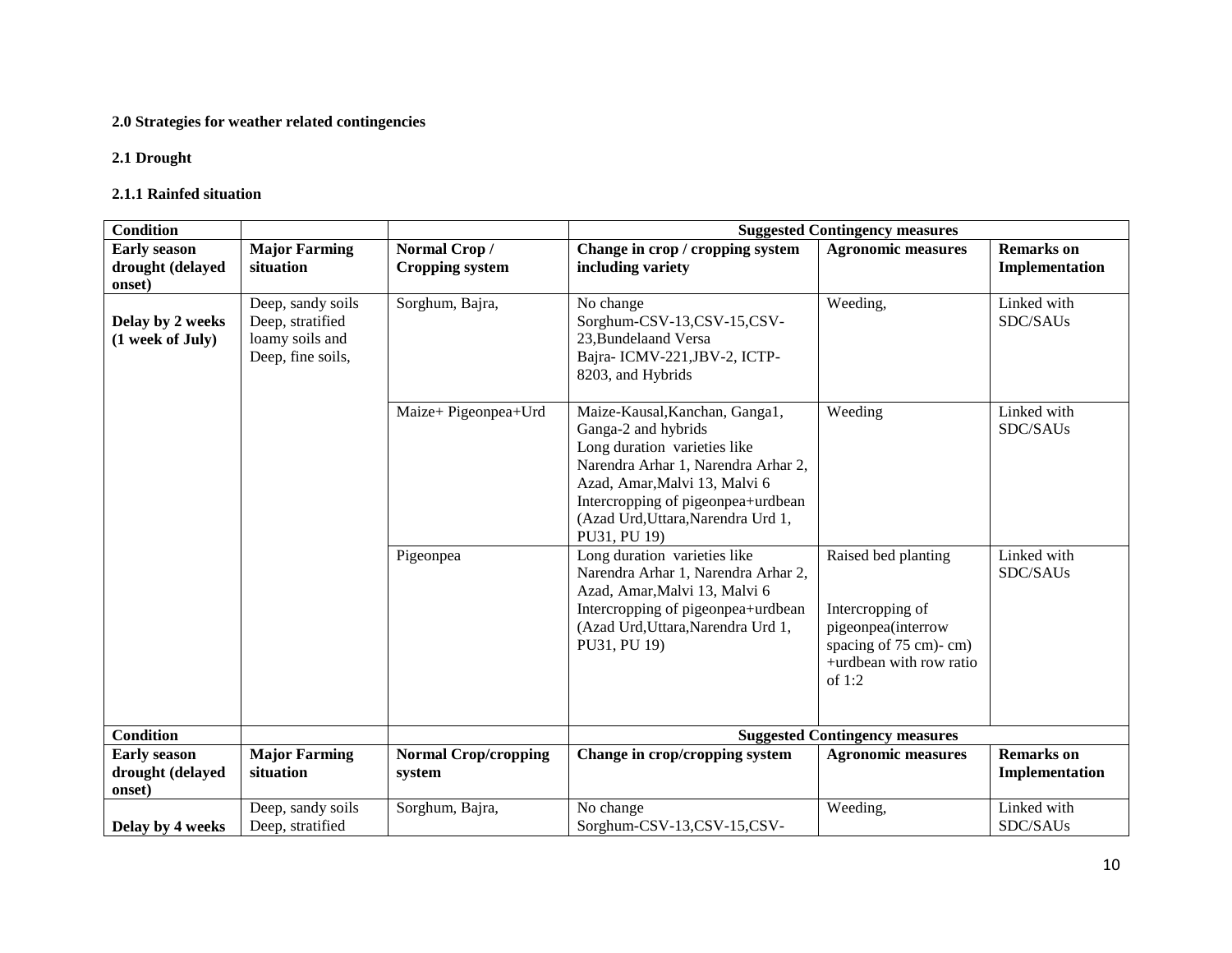| (3 rd week of<br><b>July</b> ) | loamy soils and<br>Deep, fine soils, |                      | 23, Bundelaand Versa<br>Bajra-ICMV-221, JBV-2, ICTP-<br>8203, and Hybrids                                                                                                                                                                                 |                      |                         |
|--------------------------------|--------------------------------------|----------------------|-----------------------------------------------------------------------------------------------------------------------------------------------------------------------------------------------------------------------------------------------------------|----------------------|-------------------------|
|                                |                                      | Maize+ Pigeonpea+Urd | Maize-Kausal, Kanchan, Ganga1,<br>Ganga-2 and hybrids<br>Long duration varieties like<br>Narendra Arhar 1, Narendra Arhar 2,<br>Azad, Amar, Malvi 13, Malvi 6<br>Intercropping of pigeonpea+urdbean<br>(Azad Urd, Uttara, Narendra Urd 1,<br>PU31, PU 19) | Weeding and Resowing | Linked with<br>SDC/SAUs |
|                                |                                      | Pigeonpea            | Long duration varieties like<br>Narendra Arhar 1, Narendra Arhar 2,<br>Azad, Amar, Malvi 13, Malvi 6<br>Intercropping of pigeonpea+urdbean<br>(Azad Urd, Uttara, Narendra Urd 1,<br>PU31, PU 19)                                                          | Weeding and Resowing | Linked with<br>SDC/SAUs |

| <b>Condition</b>                                  |                                                                               |                                       |                                                                                                                                                                  | <b>Suggested Contingency measures</b> |                                     |
|---------------------------------------------------|-------------------------------------------------------------------------------|---------------------------------------|------------------------------------------------------------------------------------------------------------------------------------------------------------------|---------------------------------------|-------------------------------------|
| <b>Early season</b><br>drought (delayed<br>onset) | <b>Major Farming</b><br>situation                                             | <b>Normal Crop/cropping</b><br>system | Change in crop/cropping<br>system                                                                                                                                | <b>Agronomic measures</b>             | <b>Remarks</b> on<br>Implementation |
| Delay by 6 weeks<br>(1 st week of<br>August)      | Deep, sandy soils<br>Deep, stratified<br>loamy soils and<br>Deep, fine soils, | Sorghum, Bajra,                       | No change<br>Sorghum-CSV-13,CSV-<br>15,CSV-23, Bundelaand Versa<br>Bajra-ICMV-221, JBV-2,<br>ICTP-8203, and Hybrids                                              | Spray of $2\%$ MOP +2%<br>Urea        |                                     |
|                                                   |                                                                               | Maize+ Pigeonpea+Urd                  | Maize-Kausal, Kanchan,<br>Ganga1, Ganga-2 and hybrids<br>Long duration varieties like<br>Narendra Arhar 1, Narendra<br>Arhar 2, Azad, Amar, Malvi 13,<br>Malvi 6 | Spray of 2% MOP                       |                                     |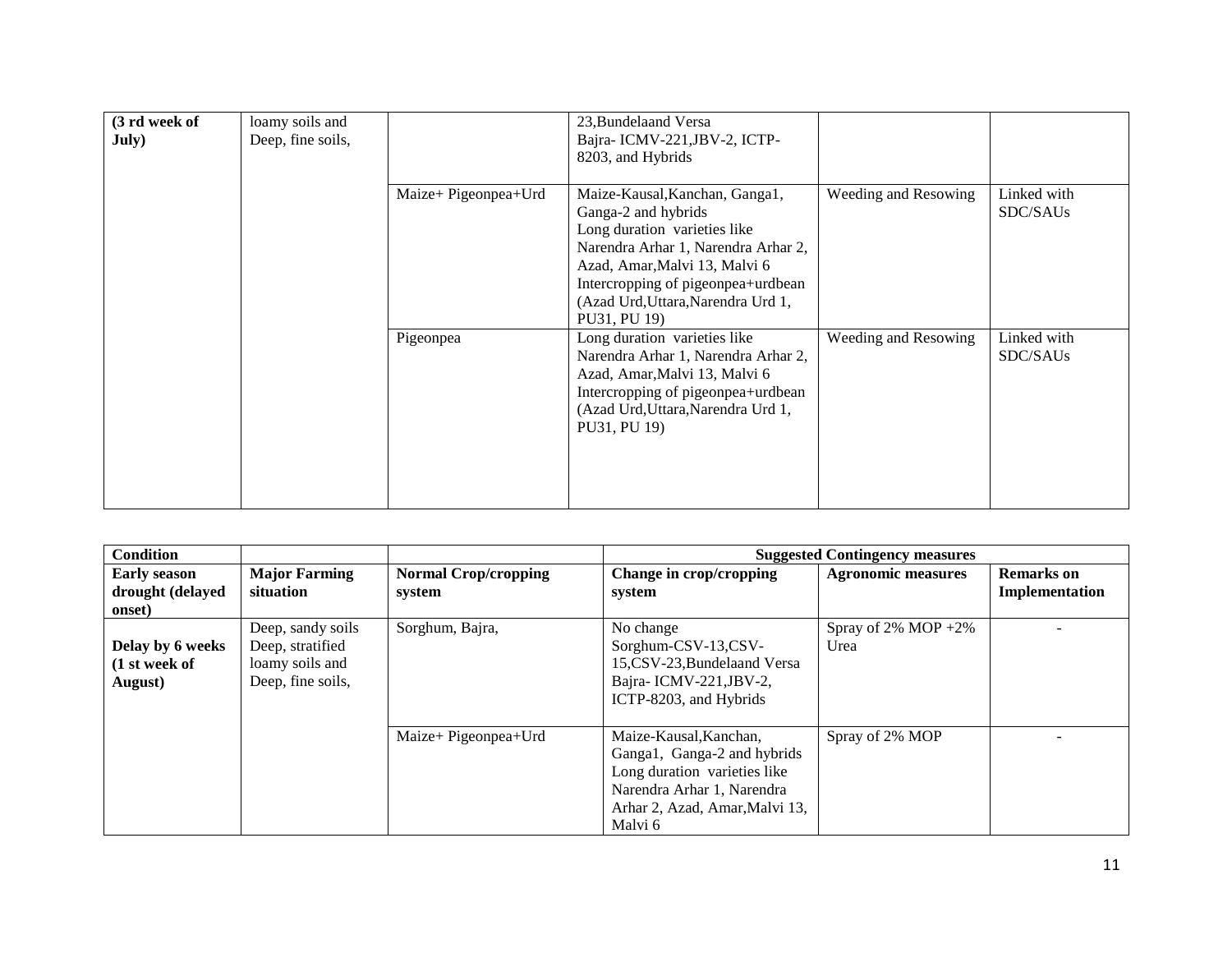|  |           | Intercropping of<br>pigeonpea+urdbean (Azad<br>Urd, Uttara, Narendra Urd 1,<br>PU31, PU 19)                                                                                                            |                 |  |
|--|-----------|--------------------------------------------------------------------------------------------------------------------------------------------------------------------------------------------------------|-----------------|--|
|  | Pigeonpea | Long duration varieties like<br>Narendra Arhar 1, Narendra<br>Arhar 2, Azad, Amar, Malvi 13,<br>Malvi 6<br>Intercropping of<br>pigeonpea+urdbean (Azad<br>Urd, Uttara, Narendra Urd 1,<br>PU31, PU 19) | Spray of 2% MOP |  |

| <b>Condition</b>                                  |                                                          |                                       |                                   | <b>Suggested Contingency measures</b> |                                     |
|---------------------------------------------------|----------------------------------------------------------|---------------------------------------|-----------------------------------|---------------------------------------|-------------------------------------|
| <b>Early season</b><br>drought (delayed<br>onset) | <b>Major Farming</b><br>situation                        | <b>Normal Crop/cropping</b><br>system | Change in crop/cropping<br>system | <b>Agronomic measures</b>             | <b>Remarks</b> on<br>Implementation |
| Delay by 8 weeks<br>$(3rd$ week of                | Deep, sandy soils<br>Deep, stratified<br>loamy soils and | Sorghum, Bajra,                       | No change                         | Spray of 2%MOP Urea<br>each           |                                     |
| August)                                           | Deep, fine soils,                                        | Maize+ Pigeonpea+Urd                  | No change                         | Spray of 2%MOP Urea<br>each           |                                     |
|                                                   |                                                          | Pigeonpea                             | No change                         | Spray of 2%MOP Urea<br>each           |                                     |

| <b>Condition</b>     |                      |                             | <b>Suggested Contingency measures</b> |                       |                   |
|----------------------|----------------------|-----------------------------|---------------------------------------|-----------------------|-------------------|
| Early season         | <b>Major Farming</b> | <b>Normal Crop/cropping</b> | Crop management                       | Soil nutrient &       | <b>Remarks</b> on |
| drought (Normal      | situation            | system                      |                                       | moisture conservation | Implementation    |
| onset)               |                      |                             |                                       | measures              |                   |
|                      | Deep, sandy soils    | Sorghum, Bajra,             | Life saving irrigation if             | Mulching with locally |                   |
| <b>Normal onset</b>  | Deep, stratified     |                             | available                             | available             |                   |
| followed by 15-20    | loamy soils and      |                             | Weeding/Resowing                      | material/weeds        |                   |
| days dry spell after | Deep, fine soils,    |                             |                                       |                       |                   |
| sowing leading to    |                      | Maize+ Pigeonpea+Urd        | Life saving irrigation if             | Mulching with locally |                   |
| poor                 |                      |                             | available                             | available             |                   |
| germination/crop     |                      |                             | Weeding/Resowing                      | material/weeds        |                   |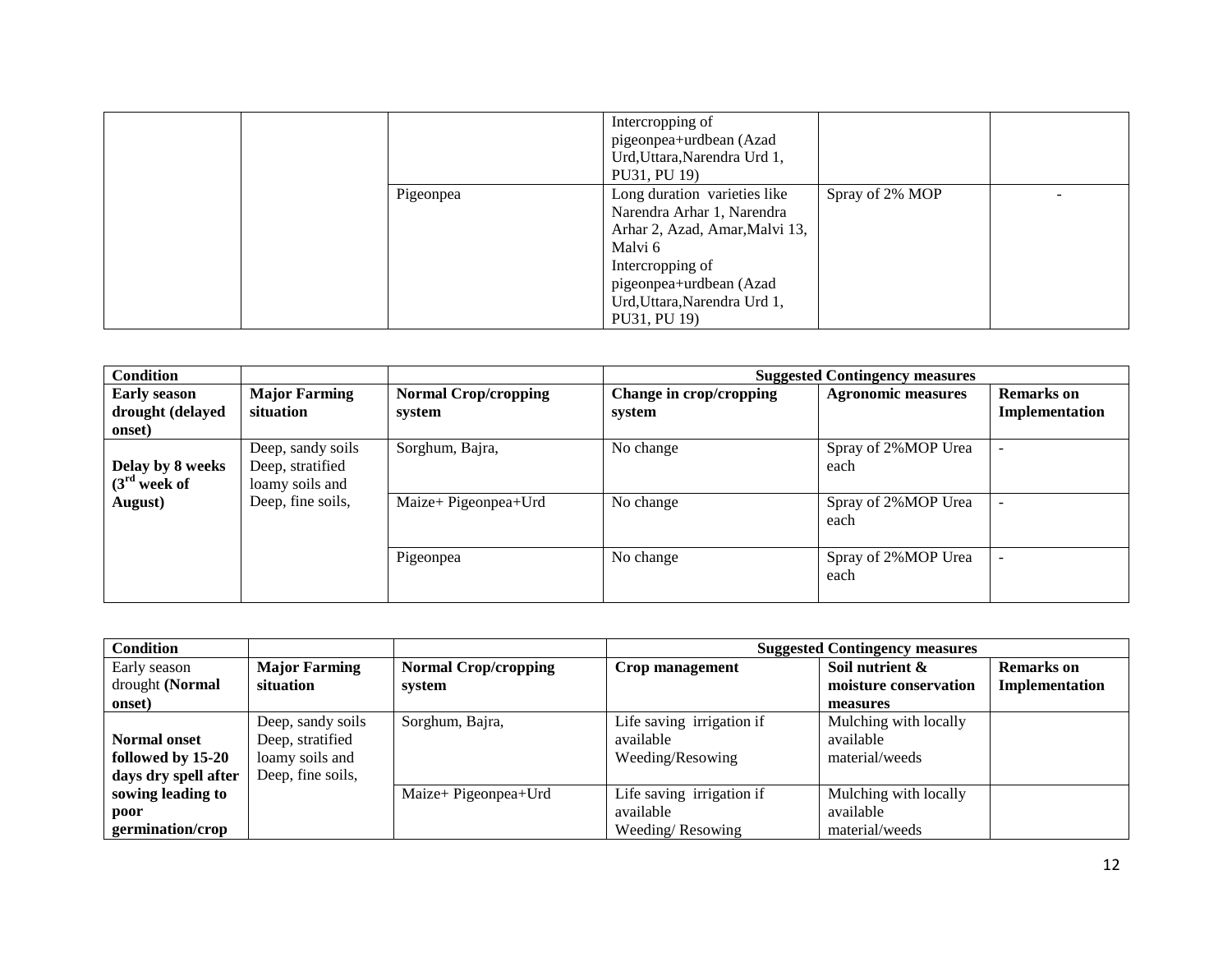| stand etc. |           |                           |                       |  |
|------------|-----------|---------------------------|-----------------------|--|
|            | Pigeonpea | Life saving irrigation if | Mulching with locally |  |
|            |           | available                 | available             |  |
|            |           | Weeding/Resowing          | material/weeds        |  |
|            |           |                           |                       |  |

| Condition                                                                                        |                                                                               |                                       |                                                            | <b>Suggested Contingency measures</b>                                               |                                     |
|--------------------------------------------------------------------------------------------------|-------------------------------------------------------------------------------|---------------------------------------|------------------------------------------------------------|-------------------------------------------------------------------------------------|-------------------------------------|
| Mid season<br>drought (long dry<br>spell, consecutive 2<br>weeks rainless<br>$(>2.5$ mm) period) | <b>Major Farming</b><br>situation                                             | <b>Normal Crop/cropping</b><br>system | Crop management                                            | Soil nutrient &<br>moisture conservation<br>measures                                | <b>Remarks</b> on<br>Implementation |
| At vegetative stage                                                                              | Deep, sandy soils<br>Deep, stratified<br>loamy soils and<br>Deep, fine soils, | Sorghum, Bajra,                       | Life saving irrigation if<br>available<br>Weed control     | Foliar spray with 1%<br>MoP<br>Mulching with locally<br>available<br>material/weeds |                                     |
|                                                                                                  |                                                                               | Maize+ Pigeonpea+Urd                  | Weed control                                               |                                                                                     |                                     |
|                                                                                                  |                                                                               | Pigeonpea                             | Weed control<br>Thinning to ,aintain optimum<br>population | Mulching with locally<br>available<br>material/weeds                                |                                     |

| <b>Condition</b>                                            |                                                                               |                                       | <b>Suggested Contingency measures</b>                                                                |                                  |                                     |
|-------------------------------------------------------------|-------------------------------------------------------------------------------|---------------------------------------|------------------------------------------------------------------------------------------------------|----------------------------------|-------------------------------------|
| <b>Terminal drought</b><br>(Early withdrawal<br>of monsoon) | <b>Major Farming</b><br>situation                                             | <b>Normal Crop/cropping</b><br>system | Crop management                                                                                      | <b>Rabi Crop planning</b>        | <b>Remarks</b> on<br>Implementation |
|                                                             | Deep, sandy soils<br>Deep, stratified<br>loamy soils and<br>Deep, fine soils, | Sorghum, Bajra,                       | Life saving irrigation if<br>available<br>Use as fodder crop<br>Harvest at physiological<br>maturity | Field prepare for rabi<br>sowing |                                     |
|                                                             |                                                                               | Maize+ Pigeonpea+Urd                  | Harvest Urd If 75% mature                                                                            |                                  |                                     |
|                                                             |                                                                               | Pigeonpea                             |                                                                                                      |                                  |                                     |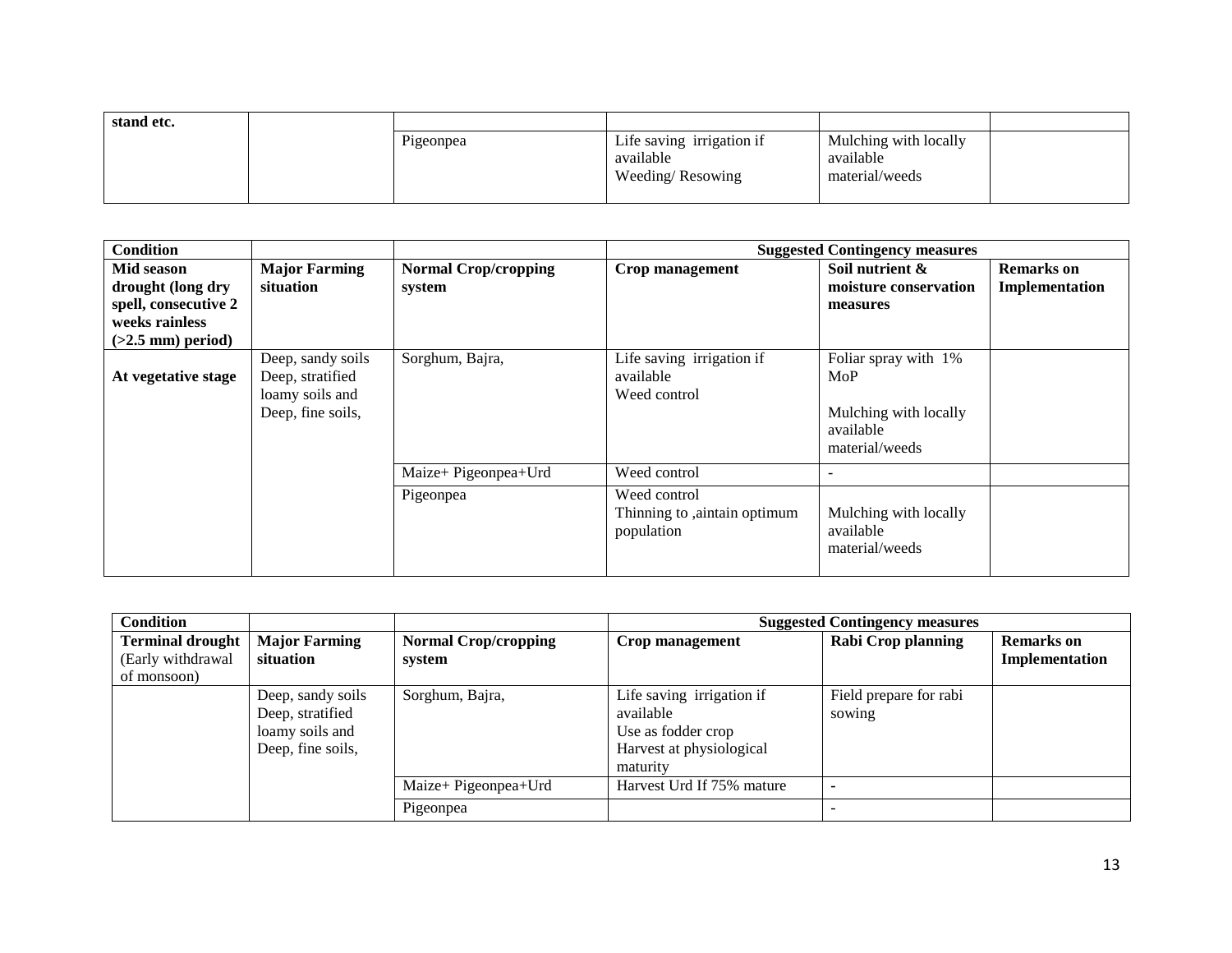#### **2.1.2 Drought - Irrigated situation**

| <b>Condition</b>    |                      |                             | <b>Suggested Contingency measures</b> |                           |                   |  |
|---------------------|----------------------|-----------------------------|---------------------------------------|---------------------------|-------------------|--|
|                     | <b>Major Farming</b> | <b>Normal Crop/cropping</b> | Change in crop/cropping               | <b>Agronomic measures</b> | <b>Remarks</b> on |  |
|                     | situation            | system                      | system                                |                           | Implementation    |  |
| Delayed release of  | Deep, sandy soils    | Paddy                       | Transplanting with 3 to 4             | Drum seeding              |                   |  |
| water in canals due | Deep, stratified     |                             | seedlings/hill                        | SRI method                |                   |  |
| to low rainfall     | loamy soils and      |                             |                                       | Irrigation at critical    |                   |  |
|                     | Deep, fine soils,    |                             |                                       | stages                    |                   |  |
|                     |                      | Sorghum, Bajra,             | No change                             | Weeding                   |                   |  |
|                     |                      |                             | Sorghum-CSV-13,CSV-                   |                           |                   |  |
|                     |                      |                             | 15,CSV-23, Bundelaand Versa           |                           |                   |  |
|                     |                      |                             | Bajra-ICMV-221, JBV-2,                |                           |                   |  |
|                     |                      |                             | ICTP-8203, and Hybrids                |                           |                   |  |
|                     |                      |                             |                                       |                           |                   |  |
|                     |                      | Maize+ Pigeonpea+Urd        | Maize-Kausal, Kanchan,                | Weeding                   |                   |  |
|                     |                      |                             | Ganga1, Ganga-2 and hybrids           |                           |                   |  |
|                     |                      |                             | Long duration varieties like          |                           |                   |  |
|                     |                      |                             | Narendra Arhar 1, Narendra            |                           |                   |  |
|                     |                      |                             | Arhar 2, Azad, Amar, Malvi 13,        |                           |                   |  |
|                     |                      |                             | Malvi 6                               |                           |                   |  |
|                     |                      |                             | Intercropping of                      |                           |                   |  |
|                     |                      |                             | pigeonpea+urdbean (Azad               |                           |                   |  |
|                     |                      |                             | Urd, Uttara, Narendra Urd 1,          |                           |                   |  |
|                     |                      |                             | PU31, PU 19)                          |                           |                   |  |
|                     |                      | Pigeonpea                   | Long duration varieties like          | Weeding                   |                   |  |
|                     |                      |                             | Narendra Arhar 1, Narendra            |                           |                   |  |
|                     |                      |                             | Arhar 2, Azad, Amar, Malvi 13,        |                           |                   |  |
|                     |                      |                             | Malvi 6                               |                           |                   |  |
|                     |                      |                             | Intercropping of                      |                           |                   |  |
|                     |                      |                             | pigeonpea+urdbean (Azad               |                           |                   |  |
|                     |                      |                             | Urd, Uttara, Narendra Urd 1,          |                           |                   |  |
|                     |                      |                             | PU31, PU 19)                          |                           |                   |  |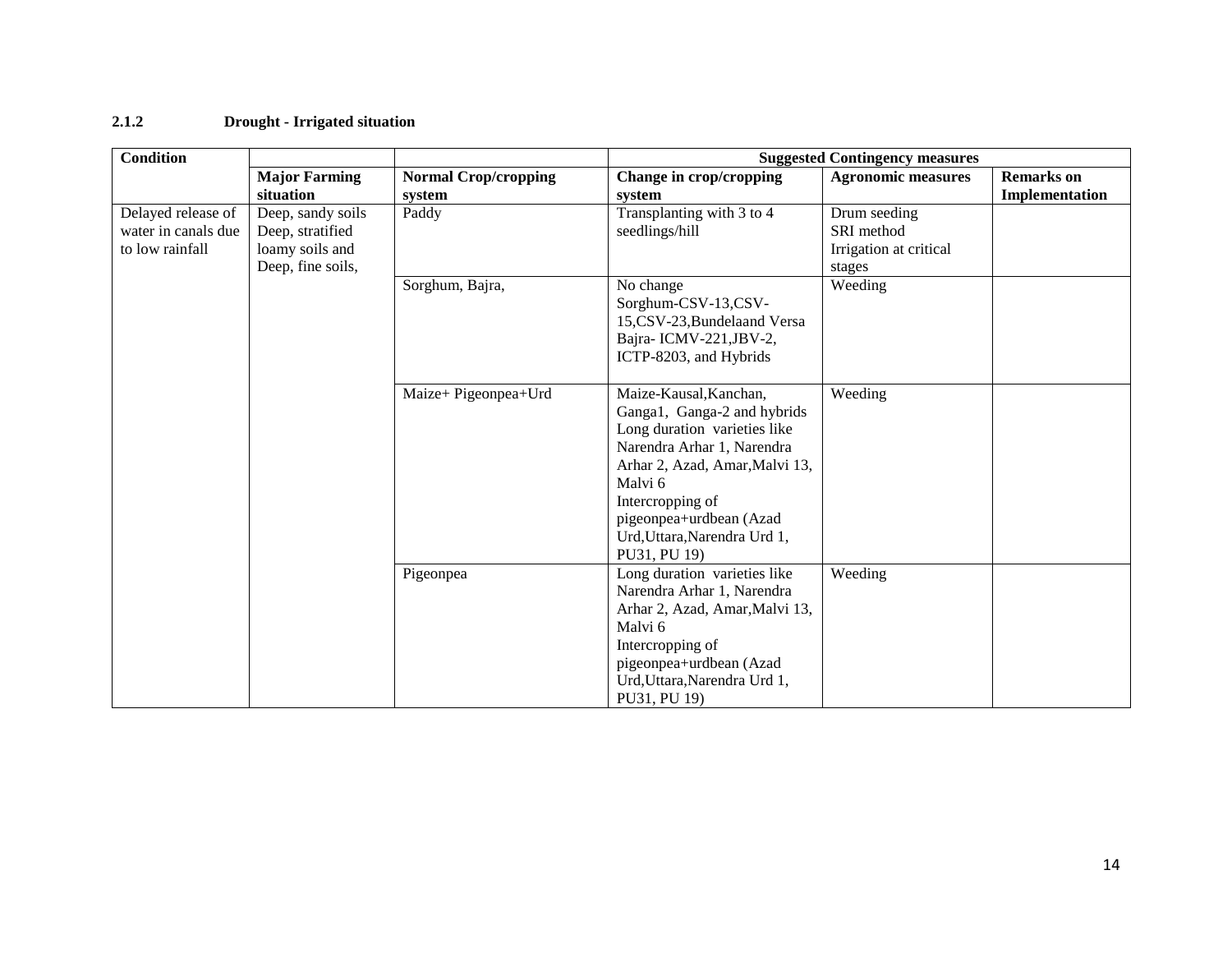| <b>Condition</b>    |                      |                             | <b>Suggested Contingency measures</b> |                           |                   |
|---------------------|----------------------|-----------------------------|---------------------------------------|---------------------------|-------------------|
|                     | <b>Major Farming</b> | <b>Normal Crop/cropping</b> | Change in crop/cropping               | <b>Agronomic measures</b> | <b>Remarks</b> on |
|                     | situation            | svstem                      | system                                |                           | Implementation    |
| Limited release of  | Deep, sandy soils    | Paddy                       | Transplanting with 3 to 4/hil         | Drum seeding              |                   |
| water in canals due | Deep, stratified     |                             | transplanting seedlings               | SRI method                |                   |
| to low rainfall     | loamy soils and      |                             |                                       | Irrigation at critical    |                   |
|                     | Deep, fine soils,    |                             |                                       | stages                    |                   |
|                     |                      |                             |                                       | Reduce spacing plant to   |                   |
|                     |                      |                             |                                       | plant i.e.20x 15 cm       |                   |

| <b>Condition</b> |                      |                             | <b>Suggested Contingency measures</b> |                           |                   |
|------------------|----------------------|-----------------------------|---------------------------------------|---------------------------|-------------------|
|                  | <b>Major Farming</b> | <b>Normal Crop/cropping</b> | Change in crop/cropping               | <b>Agronomic measures</b> | <b>Remarks</b> on |
|                  | situation            | svstem                      | system                                |                           | Implementation    |
| Non release of   | Deep loamy soils     | Paddy                       | Transplanting with tube well          | Drum seeding              |                   |
| water in canals  |                      |                             | irrigation                            | SRI method                |                   |
| under delayed    |                      |                             |                                       | Irrigation at critical    |                   |
| onset of monsoon |                      |                             | 3 to 4 seedlings/hill                 | stages                    |                   |
| in catchment     |                      |                             |                                       | Reduce spacing plant to   |                   |
|                  |                      |                             |                                       | plant i.e.20x 15 cm       |                   |

| <b>Condition</b>  |                      | <b>Suggested Contingency measures</b> |                         |                           |                   |
|-------------------|----------------------|---------------------------------------|-------------------------|---------------------------|-------------------|
|                   | <b>Major Farming</b> | <b>Normal Crop/cropping</b>           | Change in crop/cropping | <b>Agronomic measures</b> | <b>Remarks</b> on |
|                   | situation            | svstem                                | system                  |                           | Implementation    |
| Lack of inflows   |                      |                                       |                         |                           |                   |
| into tanks due to |                      | Not applicable                        |                         |                           |                   |
| insufficient      |                      |                                       |                         |                           |                   |
| /delayed onset of |                      |                                       |                         |                           |                   |
| monsoon           |                      |                                       |                         |                           |                   |

| Condition    |                      |                             | <b>Suggested Contingency measures</b> |                    |                |
|--------------|----------------------|-----------------------------|---------------------------------------|--------------------|----------------|
|              | <b>Major Farming</b> | <b>Normal Crop/cropping</b> | <b>Change in crop/cropping</b>        | Agronomic measures | Remarks on     |
|              | situation            | system                      | system                                |                    | Implementation |
| Insufficient | Deep loamy soils-    | Paddy                       | Transplanting with tube well          | Drum seeding       |                |
| groundwater  | tube well irrigated  |                             | irrigation                            | SRI method         |                |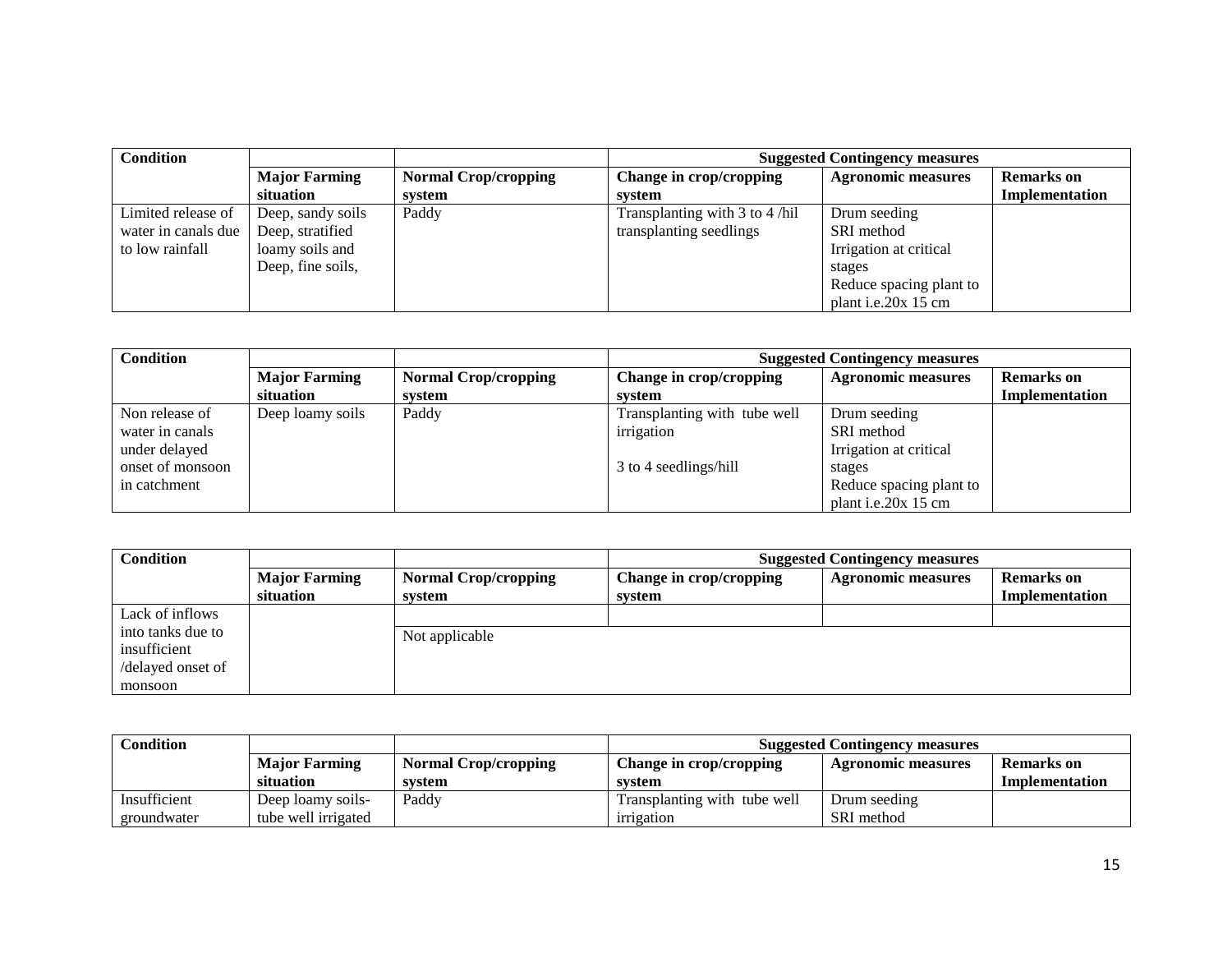| <b>Condition</b>    |                      |                             | <b>Suggested Contingency measures</b> |                           |                   |
|---------------------|----------------------|-----------------------------|---------------------------------------|---------------------------|-------------------|
|                     | <b>Major Farming</b> | <b>Normal Crop/cropping</b> | Change in crop/cropping               | <b>Agronomic measures</b> | <b>Remarks</b> on |
|                     | situation            | svstem                      | system                                |                           | Implementation    |
| recharge due to     |                      |                             |                                       | Irrigation at critical    |                   |
| low rainfall        |                      |                             | 3 to 4 seedlings/hill                 | stages                    |                   |
|                     |                      |                             |                                       | Reduce spacing plant to   |                   |
|                     |                      |                             |                                       | plant i.e.20x 15 cm       |                   |
|                     |                      | Groundnut                   | No change                             | Weed control and          |                   |
|                     |                      |                             |                                       | interculture before       |                   |
|                     |                      |                             |                                       | pegging                   |                   |
|                     |                      |                             |                                       |                           |                   |
| Any other           |                      |                             |                                       |                           |                   |
| condition (specify) |                      |                             |                                       |                           |                   |

**2.2 Unusual rains (untimely, unseasonal etc)** (for both rainfed and irrigated situations)

| <b>Condition</b>                                                                  | <b>Suggested contingency measure</b>                 |                             |                           |                        |  |  |
|-----------------------------------------------------------------------------------|------------------------------------------------------|-----------------------------|---------------------------|------------------------|--|--|
| <b>Continuous high</b><br>rainfall in a short<br>span leading to<br>water logging | <b>Vegetative stage</b>                              | <b>Flowering stage</b>      | Crop maturity stage       | Post harvest           |  |  |
| Rice                                                                              | Maintenance of damage bunds                          | Maintenance of damage bunds | Drain out of excess water | Shifting of produce to |  |  |
| Maize                                                                             | Drain out of excess water                            |                             |                           | safer place for drying |  |  |
| Bajra/Jowar                                                                       |                                                      |                             |                           |                        |  |  |
| Urd                                                                               |                                                      |                             |                           |                        |  |  |
| Pigeonpea                                                                         |                                                      |                             |                           |                        |  |  |
| <b>Heavy rainfall</b><br>with high speed<br>winds in a short<br>span              | Not applicable                                       |                             |                           |                        |  |  |
| <b>Outbreak of pests</b><br>and diseases due<br>to unseasonal<br>rains            | Need based and recommended plant protection measures |                             |                           |                        |  |  |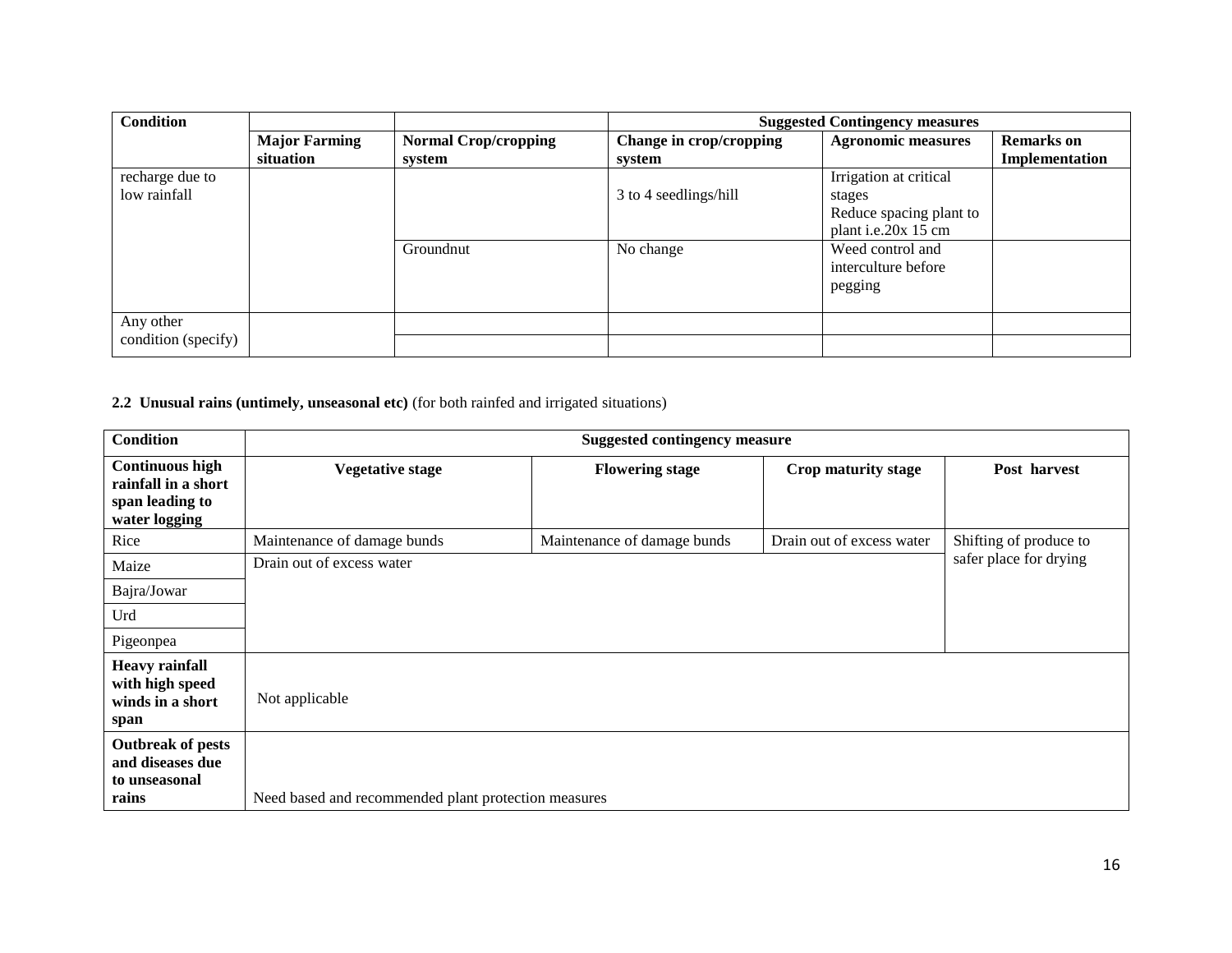#### **2.3 Floods- Not applicable**

| <b>Condition</b>                                            | <b>Suggested contingency measure</b> |                         |                           |            |  |  |
|-------------------------------------------------------------|--------------------------------------|-------------------------|---------------------------|------------|--|--|
| Transient water logging/ partial<br>inundation <sup>1</sup> | <b>Seedling / nursery stage</b>      | <b>Vegetative stage</b> | <b>Reproductive stage</b> | At harvest |  |  |
| Field crops                                                 | Not applicable                       |                         |                           |            |  |  |
| Horticulture                                                |                                      |                         |                           |            |  |  |
| <b>Continuous submergence</b>                               |                                      |                         |                           |            |  |  |
| for more than 2 days                                        |                                      |                         |                           |            |  |  |
| Sea water intrusion                                         |                                      |                         |                           |            |  |  |

**2.4 Extreme events: Heat wave / Cold wave/Frost/ Hailstorm /Cyclone**

| <b>Extreme event type</b> | Suggested contingency measure <sup>r</sup>         |                          |                             |                          |  |  |
|---------------------------|----------------------------------------------------|--------------------------|-----------------------------|--------------------------|--|--|
|                           | Seedling / nursery stage                           | <b>Vegetative stage</b>  | <b>Reproductive stage</b>   | At harvest               |  |  |
| <b>Heat Wave</b>          |                                                    |                          |                             |                          |  |  |
| Rice                      | Drain out hot water and Add fresh water at evening | $\overline{\phantom{a}}$ | $\overline{\phantom{a}}$    | $\overline{\phantom{0}}$ |  |  |
| Maize                     | $\overline{\phantom{a}}$                           | $\overline{\phantom{0}}$ | $\overline{\phantom{a}}$    | $\overline{\phantom{0}}$ |  |  |
| Bajra/Jowar               | $\overline{\phantom{a}}$                           |                          | $\overline{\phantom{a}}$    |                          |  |  |
| Urd                       | $\overline{\phantom{0}}$                           |                          | $\overline{\phantom{0}}$    |                          |  |  |
| Pigeonpea                 |                                                    | $\overline{\phantom{0}}$ | Moisture should be maintain |                          |  |  |
| Cold wave                 |                                                    |                          |                             |                          |  |  |
| Pigeonpea                 | $\overline{\phantom{a}}$                           | Light irrigation         | Light irrigation -          |                          |  |  |
| Frost                     |                                                    |                          |                             |                          |  |  |
| Pigeonpea                 | -                                                  | Light irrigation         | Light irrigation -          |                          |  |  |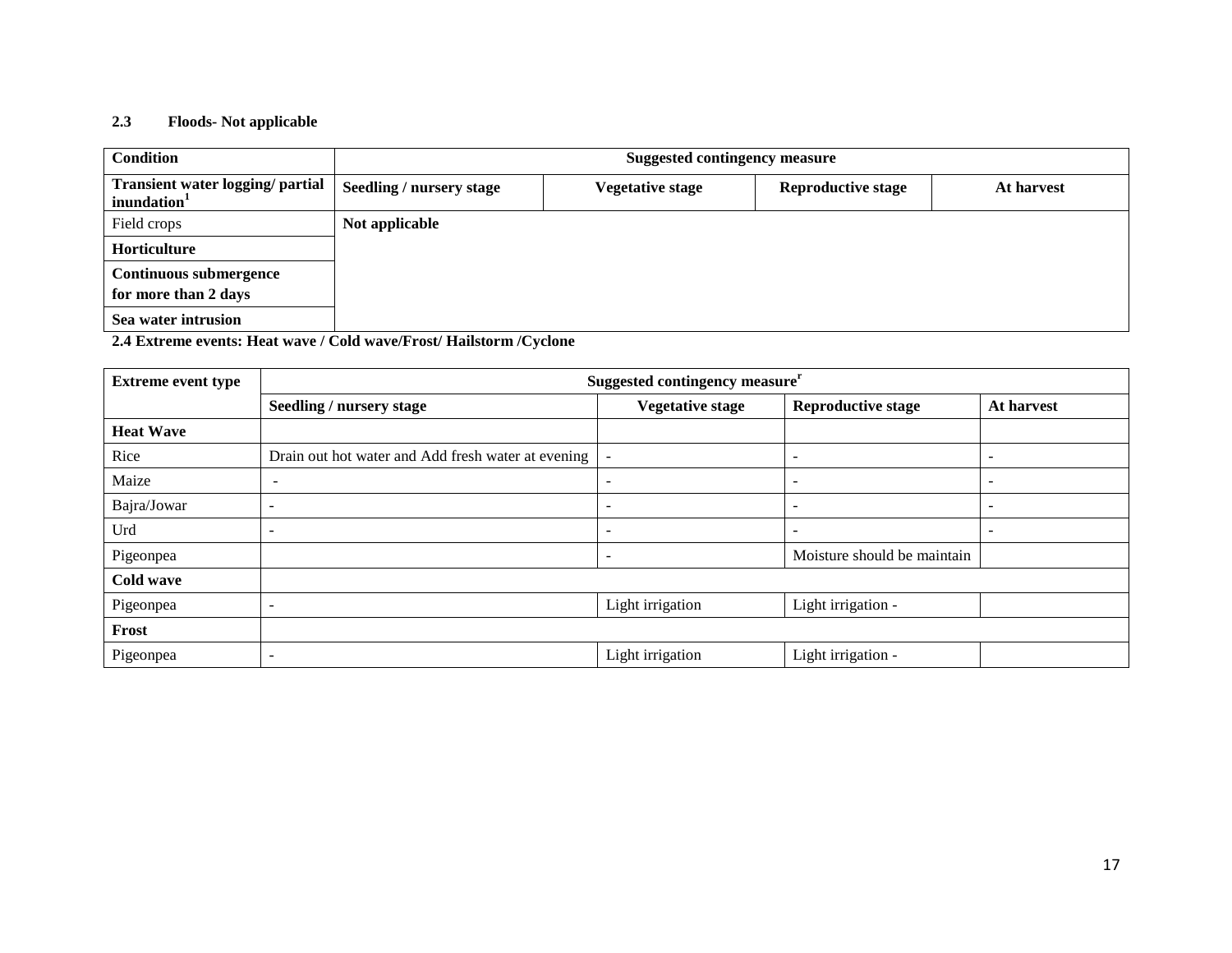# **2.5 Contingent strategies for Livestock, Poultry & Fisheries**

#### **2.5.1 Livestock**

|                  | <b>Suggested contingency measures</b>                                                                                                                                                                                                                                                                                                                                                                                                                                                                                                                                                                                                                                                                              |                                                                                                                                                                                                                                                                                                                                                                                                                                                                                                 |                                                                                                                                                                                                                                                                                                                                                                                                                                                                                                                                                                                                                                                                                                                                                                       |  |  |
|------------------|--------------------------------------------------------------------------------------------------------------------------------------------------------------------------------------------------------------------------------------------------------------------------------------------------------------------------------------------------------------------------------------------------------------------------------------------------------------------------------------------------------------------------------------------------------------------------------------------------------------------------------------------------------------------------------------------------------------------|-------------------------------------------------------------------------------------------------------------------------------------------------------------------------------------------------------------------------------------------------------------------------------------------------------------------------------------------------------------------------------------------------------------------------------------------------------------------------------------------------|-----------------------------------------------------------------------------------------------------------------------------------------------------------------------------------------------------------------------------------------------------------------------------------------------------------------------------------------------------------------------------------------------------------------------------------------------------------------------------------------------------------------------------------------------------------------------------------------------------------------------------------------------------------------------------------------------------------------------------------------------------------------------|--|--|
|                  | <b>Before the event</b>                                                                                                                                                                                                                                                                                                                                                                                                                                                                                                                                                                                                                                                                                            | During the event                                                                                                                                                                                                                                                                                                                                                                                                                                                                                | After the event                                                                                                                                                                                                                                                                                                                                                                                                                                                                                                                                                                                                                                                                                                                                                       |  |  |
| Cyclone          | As the district is chronically prone for<br>cyclone, store minimum required quantity<br>of hay and concentrates at house hold level<br>for feeding the livestock a week period<br>Harvest all the possible wetted grain/stover<br>(Rice/maize/Jowar/Bajra/backgram/green<br>gram etc) and use as animal feed.<br>Protect the stored paddy/wheat straw from<br>continuous rains<br>anti-diarrheal<br>Stock<br>of<br>drugs<br>and<br>electrolytes should be made available for<br>emergency transport<br>Keep stock of bleaching powder and lime<br>Arrange for transportation of animals from<br>low lying area to safer places and also for<br>rescue animal health workers to get involve<br>in rescue operations | Stall fed all the animals with stored feed and fodder<br>Treatment of the sick, injured and affected animals<br>through arrangement of mobile emergency veterinary<br>hospitals / rescue animal health workers.<br>Diarrhea out break may happen. Health camps should<br>be organized<br>In severe cases un-tether or let loose the animals<br>Arrange transportation of highly productive animals<br>to safer place<br>Spraying of fly repellants in animal sheds<br>Sprinkle lime in the shed | Repair of animal shed<br>Bring back the animals to the shed<br>Deworm the animals through mass<br>camps<br>Bleach / chlorinate (0.1%) drinking<br>water or water resources<br>Perform ring vaccination (8 km radius)<br>in case of any disease outbreak<br>Proper dispose of the dead animals /<br>carcasses by burning / deep burying (4-<br>8 feet) with lime powder (1kg for small<br>ruminants and 5kg for large ruminants)<br>in pit<br>Collect drowned crop and fodder<br>material, dry it and store properly<br>Sowing of short duration fodder crops<br>in unsown and water logged areas when<br>crops are damaged and no chance to<br>replant<br>Application of urea (20-25kg/ha) in the<br>inundated areas and CPR's to enhance<br>the bio mass production. |  |  |
| <b>Insurance</b> | Insurance policy for loss of life due to<br>cyclone may be developed                                                                                                                                                                                                                                                                                                                                                                                                                                                                                                                                                                                                                                               | Listing out the details of the dead animals                                                                                                                                                                                                                                                                                                                                                                                                                                                     | Submission for insurance claim and<br>availing insurance benefit                                                                                                                                                                                                                                                                                                                                                                                                                                                                                                                                                                                                                                                                                                      |  |  |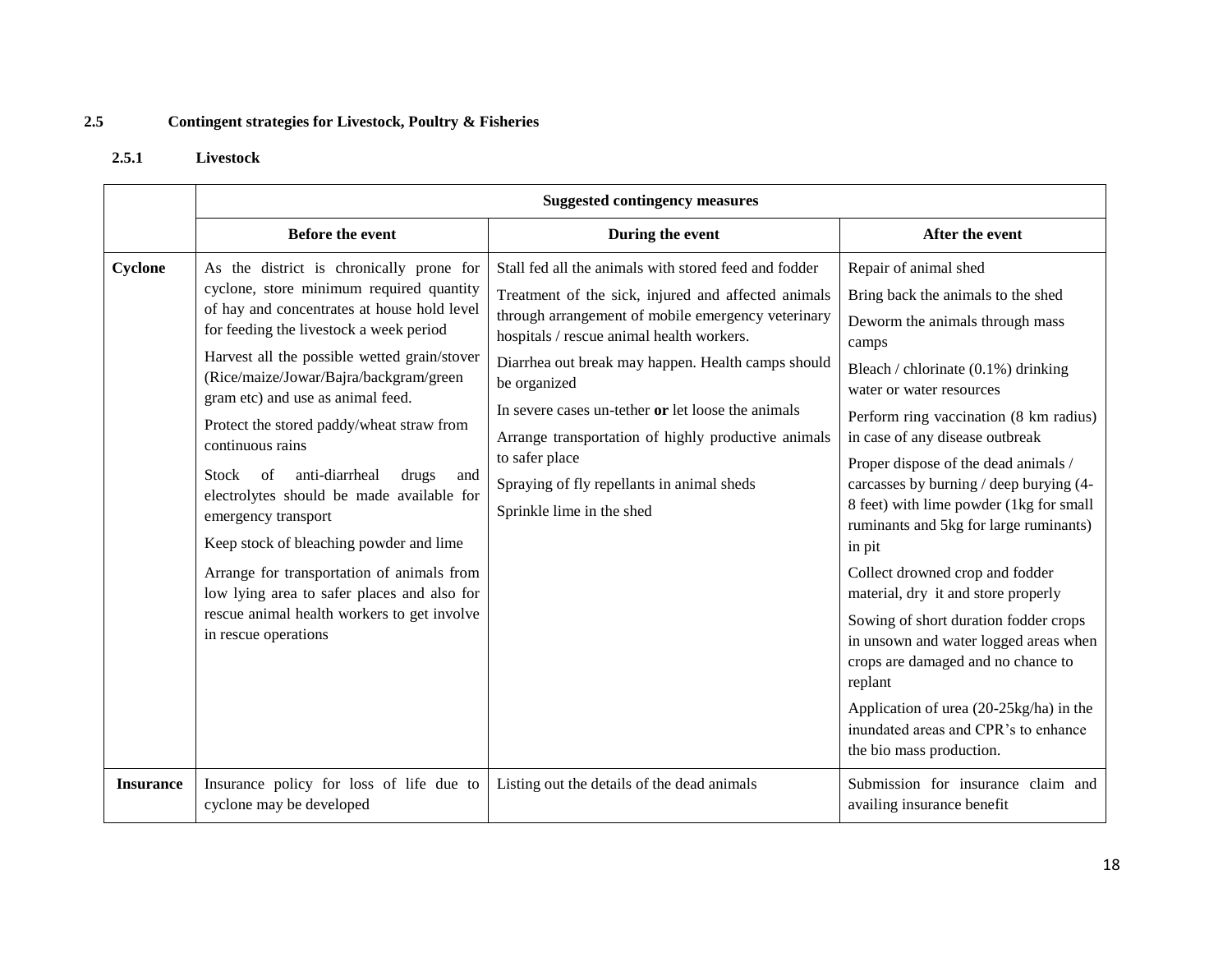|                        | Encouraging insurance of livestock                                                                                                                                                                                                                                                                                                                                                                                                                                                                                                                                                                                                       |                                                                                                                                                                                                                                                                                                                                                                                                                                                                                                                                                                                                                                                                                                                                                                                                                                                            | Purchase of new productive animals                                                                                                       |
|------------------------|------------------------------------------------------------------------------------------------------------------------------------------------------------------------------------------------------------------------------------------------------------------------------------------------------------------------------------------------------------------------------------------------------------------------------------------------------------------------------------------------------------------------------------------------------------------------------------------------------------------------------------------|------------------------------------------------------------------------------------------------------------------------------------------------------------------------------------------------------------------------------------------------------------------------------------------------------------------------------------------------------------------------------------------------------------------------------------------------------------------------------------------------------------------------------------------------------------------------------------------------------------------------------------------------------------------------------------------------------------------------------------------------------------------------------------------------------------------------------------------------------------|------------------------------------------------------------------------------------------------------------------------------------------|
| Heat<br>&<br>Cold wave | In villages which are chronically prone to<br>heat waves the following permanent<br>measures are suggested<br>Plantation of trees like Neem,<br>$\mathbf{i}$<br>Subabul around the<br>Pipal,<br>shed<br>Spreading of husk/straw/coconut<br>$\rm ii)$<br>leaves on the roof of the shed<br>iii) Water sprinklers / foggers in the<br>animal shed<br>iv) Application of white reflector<br>paint on the roof to reduce<br>thermal radiation effect<br>Cold wave: Covering all the wire meshed<br>walls / open area with gunny bags/<br>polyethylene sheets with a mechanism for<br>lifting during the day time and closing<br>during night | Allow the animals preferably early in the morning or<br>late in the evening for grazing during heat waves<br>Allow for grazing between 10AM to 3PM during<br>cold waves<br>Feed green fodder/silage / concentrates during day<br>time and roughages / hay during night time in case of<br>heat waves<br>Add 25-50 ml of edible oil in concentrates per kg and<br>fed to the animal during cold waves<br>Apply / sprinkle lime powder (5-10g per square feet)<br>in the animal shed during cold waves to neutralize<br>ammonia accumulation<br>Put on the foggers / sprinklers during heat weaves<br>and heaters during cold waves in case of high<br>productive animals<br>In severe cases, vitamin $^{\circ}$ C $^{\circ}$ (5-10ml per litre) and<br>electrolytes (Electral powder @ 20g per litre) should<br>be added in water during severe heat waves. | Green and concentrates<br>supplementation should be provided to<br>all the animals.<br>Allow the animals for grazing (normal<br>timings) |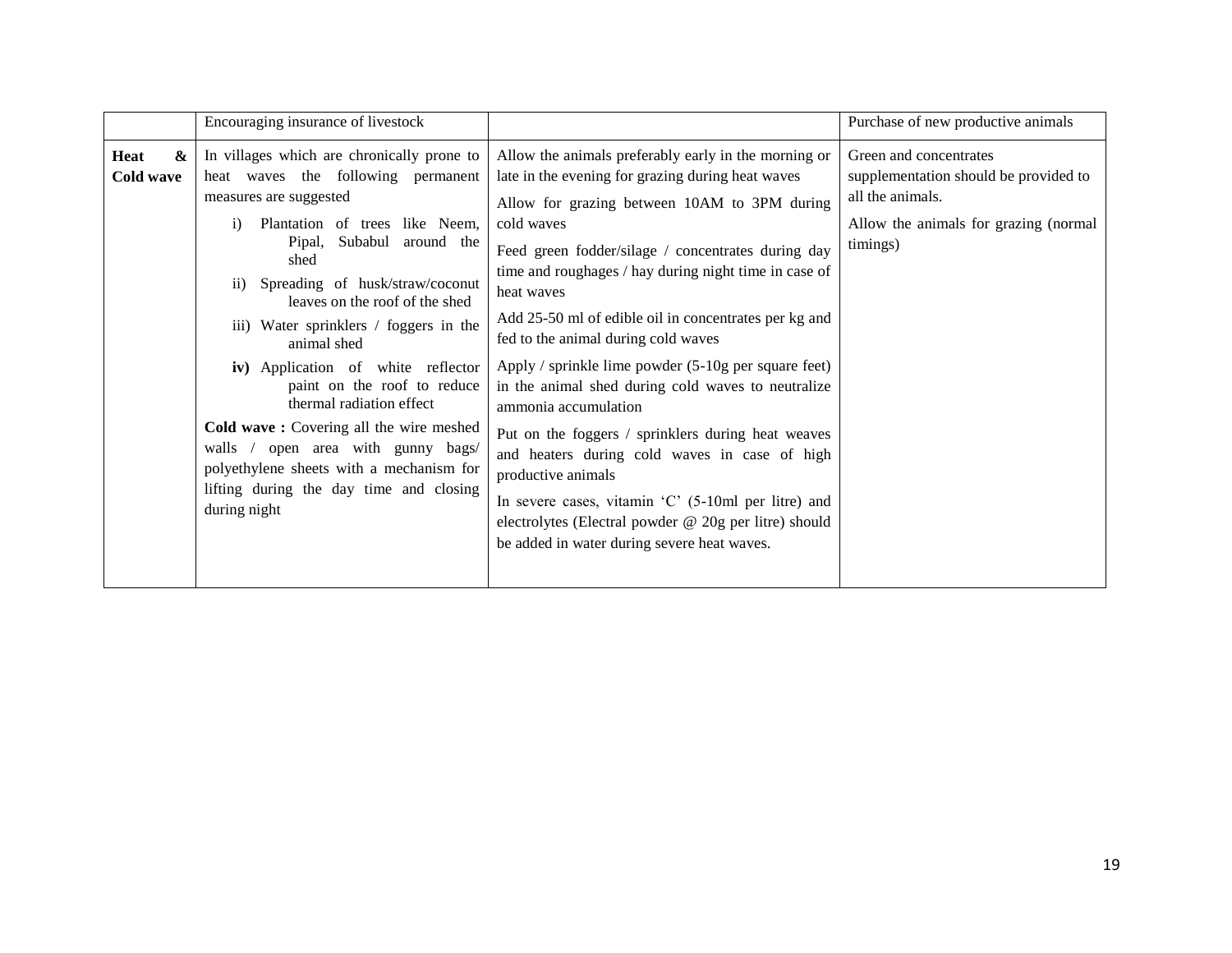# **2.5.2 Poultry**

|                                        | <b>Suggested contingency measures</b>                                                                                                            |                                                                                                                                                                                                                                                    |                                                                                                                                                                                                                                              |  |
|----------------------------------------|--------------------------------------------------------------------------------------------------------------------------------------------------|----------------------------------------------------------------------------------------------------------------------------------------------------------------------------------------------------------------------------------------------------|----------------------------------------------------------------------------------------------------------------------------------------------------------------------------------------------------------------------------------------------|--|
|                                        | <b>Before the event</b>                                                                                                                          | During the event                                                                                                                                                                                                                                   | After the event                                                                                                                                                                                                                              |  |
| Cyclone                                |                                                                                                                                                  |                                                                                                                                                                                                                                                    |                                                                                                                                                                                                                                              |  |
| Shortage of feed ingredients           | In case of EFW, shift the birds to safer<br>place<br>Storing of house hold grain like maize,<br>broken rice, bajra etc,<br>Culling of weak birds | Use stored feed as supplement<br>Don't allow for scavenging<br>Protect from thunder storms                                                                                                                                                         | Routine practices are followed                                                                                                                                                                                                               |  |
| Drinking water                         | Provide clean drinking water                                                                                                                     | Sanitation of drinking water                                                                                                                                                                                                                       | Sanitation of drinking water                                                                                                                                                                                                                 |  |
| Health<br>disease<br>and<br>management | In case of EFW, add antibiotic powder<br>in drinking water to prevent any disease<br>outbreak                                                    | Sanitation of poultry house<br>Treatment of affected birds<br>Prevent water logging surrounding the<br>sheds<br>Assure supply of electricity<br>Sprinkle lime powder (5-10g per<br>square feet) to prevent ammonia<br>accumulation due to dampness | Disposal of dead birds by burning / deep<br>burying with lime powder in pit<br>Disposal of poultry manure to prevent<br>protozoal problem<br>Supplementation of coccidiostats in feed<br>Vaccination against Ranikhet Disease<br>(0.5ml S/c) |  |
| <b>Heat wave</b>                       |                                                                                                                                                  |                                                                                                                                                                                                                                                    |                                                                                                                                                                                                                                              |  |
| Shelter/environment<br>management      | Provision of proper shelter with good<br>ventilation                                                                                             | In<br>foggers/water<br>severe<br>cases.<br>sprinklers/wetting of hanged gunny<br>bags should be arranged<br>Don't allow for scavenging during<br>mid day                                                                                           | Routine practices are followed                                                                                                                                                                                                               |  |
| Health<br>disease<br>and               | Deworming and vaccination against RD                                                                                                             | Supplementation of house hold grain                                                                                                                                                                                                                | Routine practices are followed                                                                                                                                                                                                               |  |